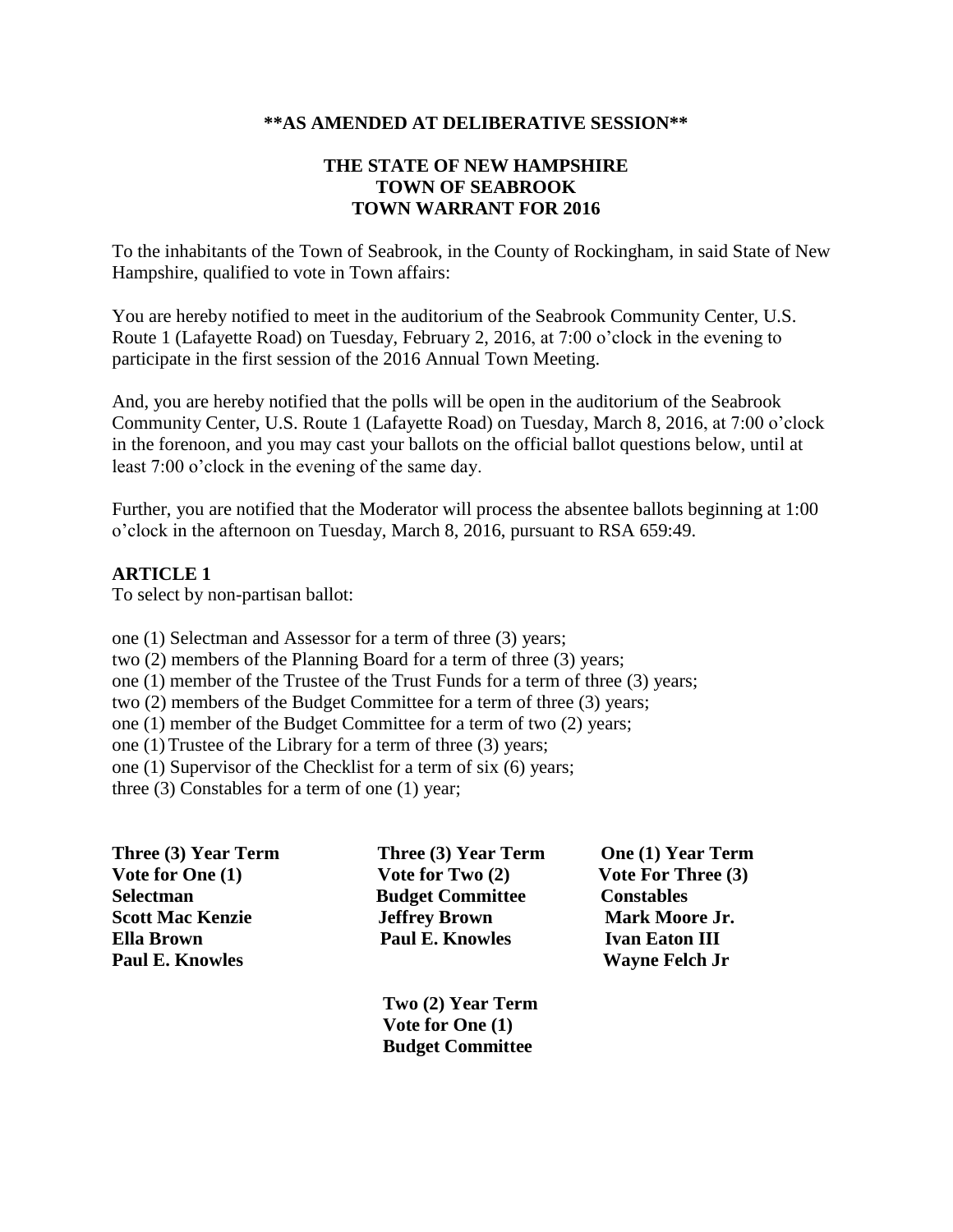**Three (3) Year Term Three (3) Year Term** Vote For Two (2) Vote For One (1) **Planning Board Library Trustee Michael Rabideau Ellen Chase David C. Baxter**  Donald Hawkins **Jason A. Janvrin Paul E. Knowles** 

Three (3) Year Term Six (6) Year Term Vote For One (1) Vote For One (1) **Ellen Chase Bruce G. Brown Carrie Fowler**

**Trustee of the Trust Funds Supervisor of the Checklist**

## **ARTICLE 2**

Are you in favor of the adoption of Amendment No. 1 as proposed by the Planning Board for the Town Zoning Ordinance as follows:

To see if the Town will vote to amend Sections 2 and 11 of the Zoning Ordinance as follows:

*The proposed amendments to the Zoning Ordinance will be in underline text for proposed additions and strikethrough text for proposed deletions.*

Section 2 – Definitions

**Cargo Container**: Standardized reusable vessel that was originally designed for or used in the packing, shipping, movement or transportation of freight, articles, goods or commodities. This definition includes containers that have a similar appearance to cargo containers.

**Dwelling Unit:** A single unit providing complete independent living facilities for one or more persons including permanent provisions for living, sleeping, eating, cooking and sanitation.

- **Single-family Dwelling**: A detached building containing one dwelling unit.
- **Two-family Dwelling**: A building containing 2 dwelling units, occupied by two families living separately and independently from each other therein. At a minimum, the two dwellings must share a substantial part of a common wall, and each dwelling must be architecturally consistent with the other in order for the building to be considered a two family dwelling. Two attached mobile homes shall not be deemed a "*two-family dwelling"*, but rather, they shall be deemed to be two separate dwelling buildings.
- **Multi-family Dwelling**: A building containing more than 2 dwelling units.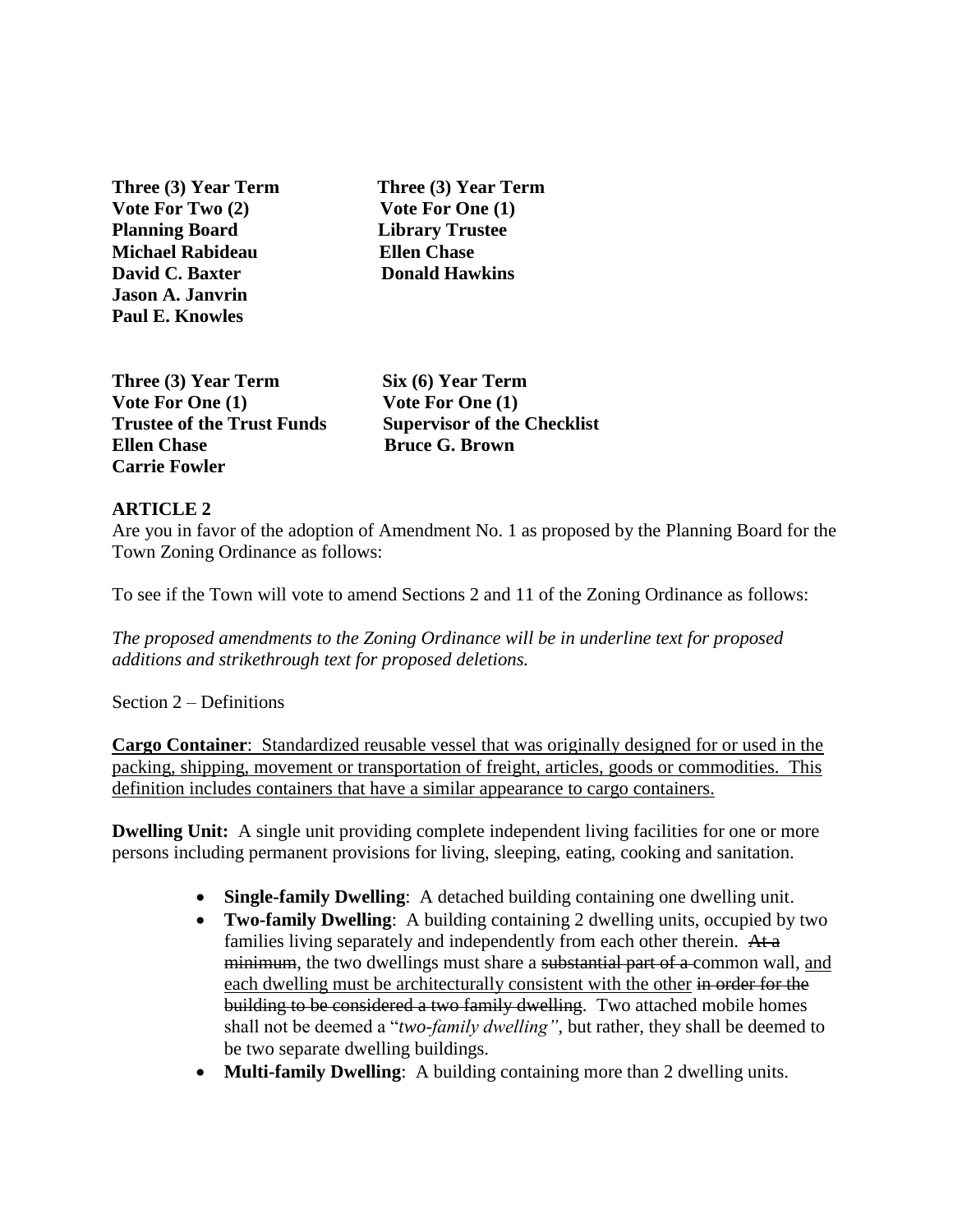Section 11 – General Provisions

11.500 **Connected Dwellings:** Structures that connect dwelling units together shall enclose viable living space and shall be architecturally consistent with the adjacent dwellings.

### **ARTICLE 3**

Are you in favor of the adoption of Amendment No. 2 as proposed by the Planning Board for the Town Zoning Ordinance as follows:

To see if the Town will vote to amend Section 5 of the Zoning Ordinance, as follows:

*The proposed amendments to the Zoning Ordinance will be in underline text for proposed additions and strikethrough text for proposed deletions.*

Section 5 – Buildings per Lot

Every building hereinafter erected shall be located on a lot, as herein defined. and In no case shall there be more than one principal building on one lot, except as follows:

- 1) Commercial development in Zone 2 within 500 feet of Lafayette Road that exceeds a lot area greater than 60,000 square feet;
- 2) Zone 6M Smithtown Village and North Village Mixed Use; and

3) In Zone 2R, a second dwelling building, containing one dwelling unit, may be placed on a lot, providing that the lot is 45,000 square feet or larger; and the number of dwelling units on the lot does not exceed two.

are exempt from the "one building per lot" requirement cited above.

# **ARTICLE 4**

 $\overline{a}$ 

Are you in favor of the adoption of Amendment No. 3 as proposed by the Planning Board for the Town Zoning Ordinance as follows:

To see if the Town will vote to amend Section 6 of the Zoning Ordinance, as follows: *The proposed amendments to the Zoning Ordinance will be in underline text for proposed additions and strikethrough for proposed deletions.*

| <b>Uses</b>                   | <b>Zoning Districts</b> |         |             |     |   |     |         |     |  |
|-------------------------------|-------------------------|---------|-------------|-----|---|-----|---------|-----|--|
|                               |                         |         | 2R          | 3   |   | C   | 6R      | 6M  |  |
| Cargo Containers <sup>1</sup> |                         |         | N           |     |   | N   |         |     |  |
| <b>Home Occupations</b>       | NC                      | $P_{C}$ | $P_{\rm C}$ | P C | N | N C | $P_{C}$ | P C |  |
| <b>Motor Vehicle Repair</b>   |                         | D       | N           |     |   | N   |         |     |  |

Section 6 – Permitted Land Uses

<sup>1</sup>No more than 2 cargo containers per business are permitted, and for a duration not to exceed 3 months. Cargo containers shall not be used for human habitation or hazardous material storage.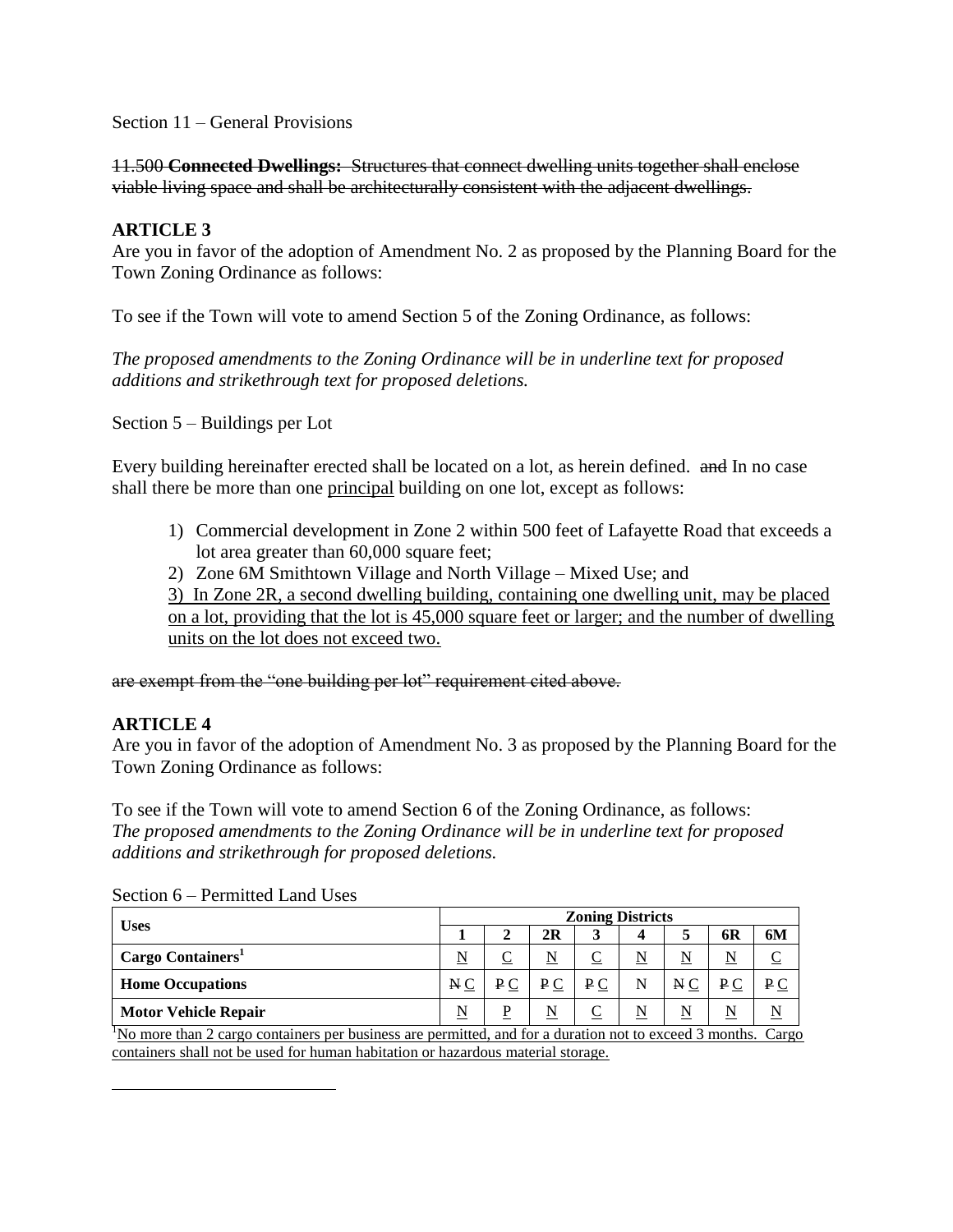Are you in favor of the adoption of Amendment No. 4 as proposed by the Planning Board for the Town Zoning Ordinance as follows:

To see if the Town will vote to amend Section 8 of the Zoning Ordinance, as follows:

*The proposed amendments to the Zoning Ordinance will be in underline text for proposed additions and strikethrough text for proposed deletions.*

Section 8 – Special Exceptions & Conditional Use Permits

8.100 **Special Exceptions** shall be granted by the Board of Adjustment, and **Conditional Use Permits** shall be granted by the Planning Board, if in the board's judgment, the proposed use:

- Does not have an adverse effect on surrounding properties or on environmentally sensitive areas;
- Does not at any time of day decrease the existing level of service of roads and intersections servicing the property and any other road or intersection to be determined by the Planning Board;
- Implements mitigation measures that retain the existing and/or improve the level of service of roads and intersections servicing the property including other affected components of the roadways network identified by the Planning Board;
- Does not cause erosion, or discharge of chemicals or other pollutants into stormwater;
- Does not emit odors, noise, dust, vibration, smoke or fumes which travel beyond the boundary lines of the subject property; and
- Does not interfere with or decrease safety and access for motorists, bicyclists, pedestrians and residents.

The Special Exceptions and Conditional Use Permits shall run with the land, that is to say, the restrictions and stipulations will apply to subsequent owners of the property.

# **ARTICLE 6**

Are you in favor of the adoption of Amendment No. 5 as proposed by the Planning Board for the Town Zoning Ordinance as follows:

To see if the Town will vote to amend Section 13 of the Zoning Ordinance, as follows:

*The proposed amendments to the Zoning Ordinance will be in underline text for proposed additions and strikethrough text for proposed delections.*

Section 13 – Signs

No sign shall be erected without a permit issued by the Building Inspector. Said permit will be dated by the Building Inspector. All signs shall adhere to the minimum requirement set forth in Table 3 below: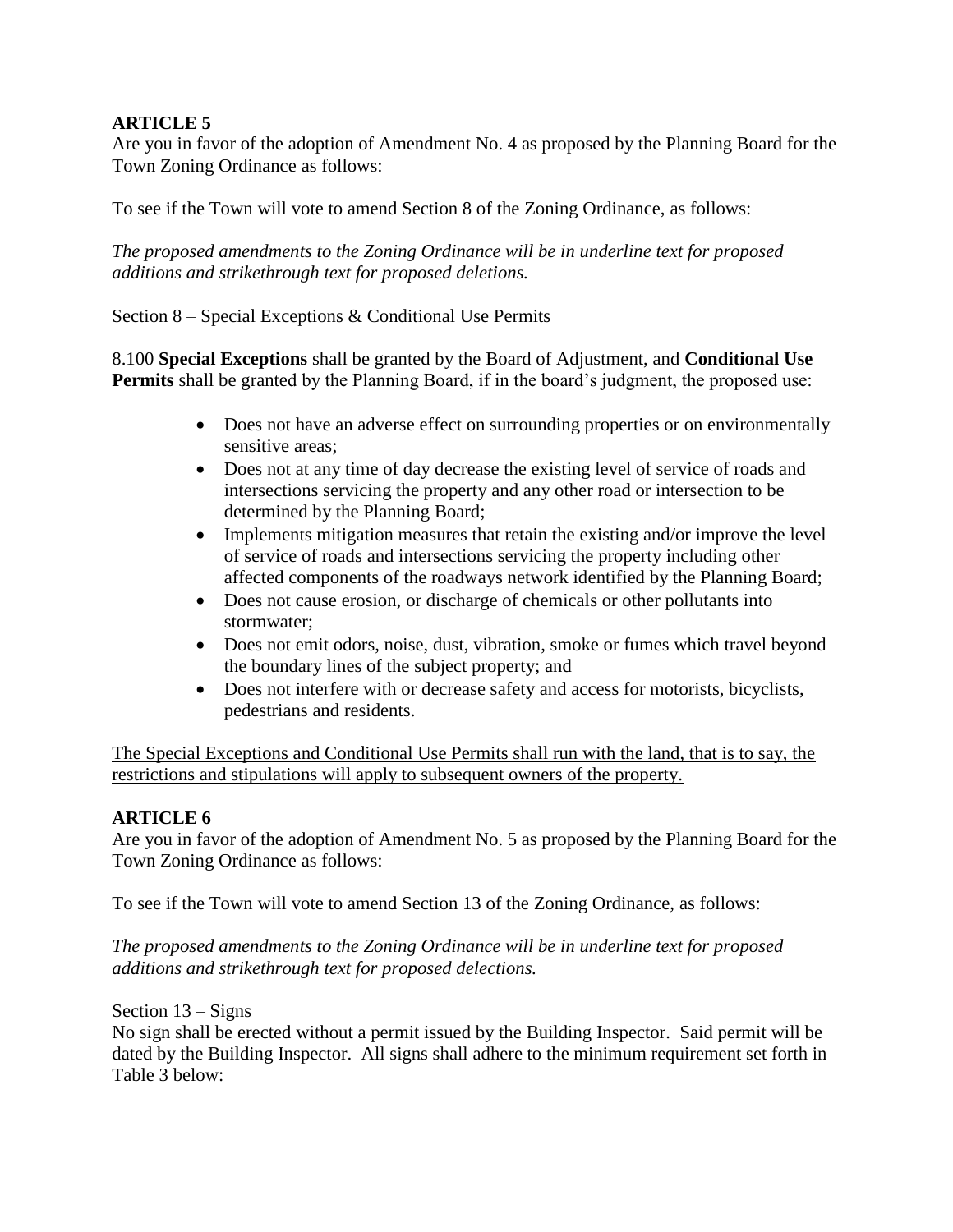| <b>Zoning District:</b>                                                                                                                    | 1, 2R &<br>5   | 2&3          | 4                        | 6R           | 6M<br>Smithtown        | 6M<br><b>North</b><br><b>Village</b> |
|--------------------------------------------------------------------------------------------------------------------------------------------|----------------|--------------|--------------------------|--------------|------------------------|--------------------------------------|
| Maximum <b>Cumulative Surface Area</b> (in square feet)<br>of all free-standing signs:<br>In Zone 6M Smithtown<br>In Zone 6M North Village | 16             | $100^2$      | $\Omega$                 | 16           | $\frac{55}{55}$<br>100 | 100                                  |
| Maximum area of <b>all roof signs</b> :                                                                                                    | 0              | 32           | $\Omega$                 | $\Omega$     | $\Omega$               | $\Omega$                             |
| Maximum number of <b>free-standing signs</b> per lot:                                                                                      |                |              | $\Omega$                 |              |                        |                                      |
| Maximum number of roof signs per business:                                                                                                 | 0              |              | $\Omega$                 | $\Omega$     | $\Omega$               | $\overline{0}$                       |
| <b>Height</b> of free-standing sign above grade:                                                                                           |                |              |                          |              |                        |                                      |
| Maximum:                                                                                                                                   | 15'            | $20^{\circ}$ | $\overline{\phantom{a}}$ | 15'          | $20^{\circ}$           | $\underline{20}$                     |
| Minimum for signs within 30' of street pavement:                                                                                           | 6 <sup>2</sup> | $6^{\circ}$  | $\overline{\phantom{a}}$ | $6^{\circ}$  | $6^{\circ}$            | $6^{\circ}$                          |
| Minimum for signs beyond 30' of street pavement:                                                                                           | $\Omega$       | $\Omega$     | $\overline{\phantom{a}}$ | $\Omega$     | $\Omega$               | $\overline{0}$                       |
| Setback of free-standing sign from lot lines and/or edge of<br>pavement:                                                                   | $10^{\circ}$   | 15'          | $\overline{\phantom{a}}$ | $10^{\circ}$ | 15'                    | 15'                                  |
| <b>Wall Sign:</b> Maximum coverage of wall surface                                                                                         | 10%            | 10%          | $\equiv$                 | 10%          | 10sf                   | 10%                                  |
| <b>Suspended Sign:</b> Placed no higher than 2 <sup>nd</sup> floor sill                                                                    |                |              |                          |              | 8sf                    |                                      |

\**100 square feet plus an additional 24 square feet for every business on the premises, not to exceed a total of 400 square feet. No one side of any sign shall exceed 200 square feet.*

13.100 **Signs that Require No Permit**: Notwithstanding the above, in addition to the signage that is normally permitted herein, each lot shall be allowed, without a sign permit:

> **Entrance & exit signs** less than 3 square feet per side and less than 3 feet above grade;

 $2_{100}$  square feet plus an additional 24 square feet for every business on the premises, not to exceed a total of 400 square feet. No one side of any sign shall exceed 200 square feet.

- One temporary **real estate sign**, one temporary **contractor's sign** and one temporary **yard sale sign**. Temporary signs may be posted for not longer than 60 consecutive days and no more than 125 days in any calendar year;
- **Wall signs** up to a maximum of 10% of the wall surface. In the 6M Smithtown Village, wall signs up to a maximum of 10 square feet.
- **Suspended Signs** in 6M Smithtown Village (attached to a building no higher than the second floor sill) up to a maximum of 8 square feet including surface of both sides.
- Temporary **political signs** which may be posted for not longer than 90 consecutive days;
- Roadside **produce signs**, not to exceed 30 square feet per lot;

 $\overline{a}$ 

- One temporary sign per business that is less than 3 feet in height and 6 square feet in area. Temporary signs are allowed for a maximum of 30 days per calendar year;
- **Municipal signs, traffic control signs,** and other **safety related** signs.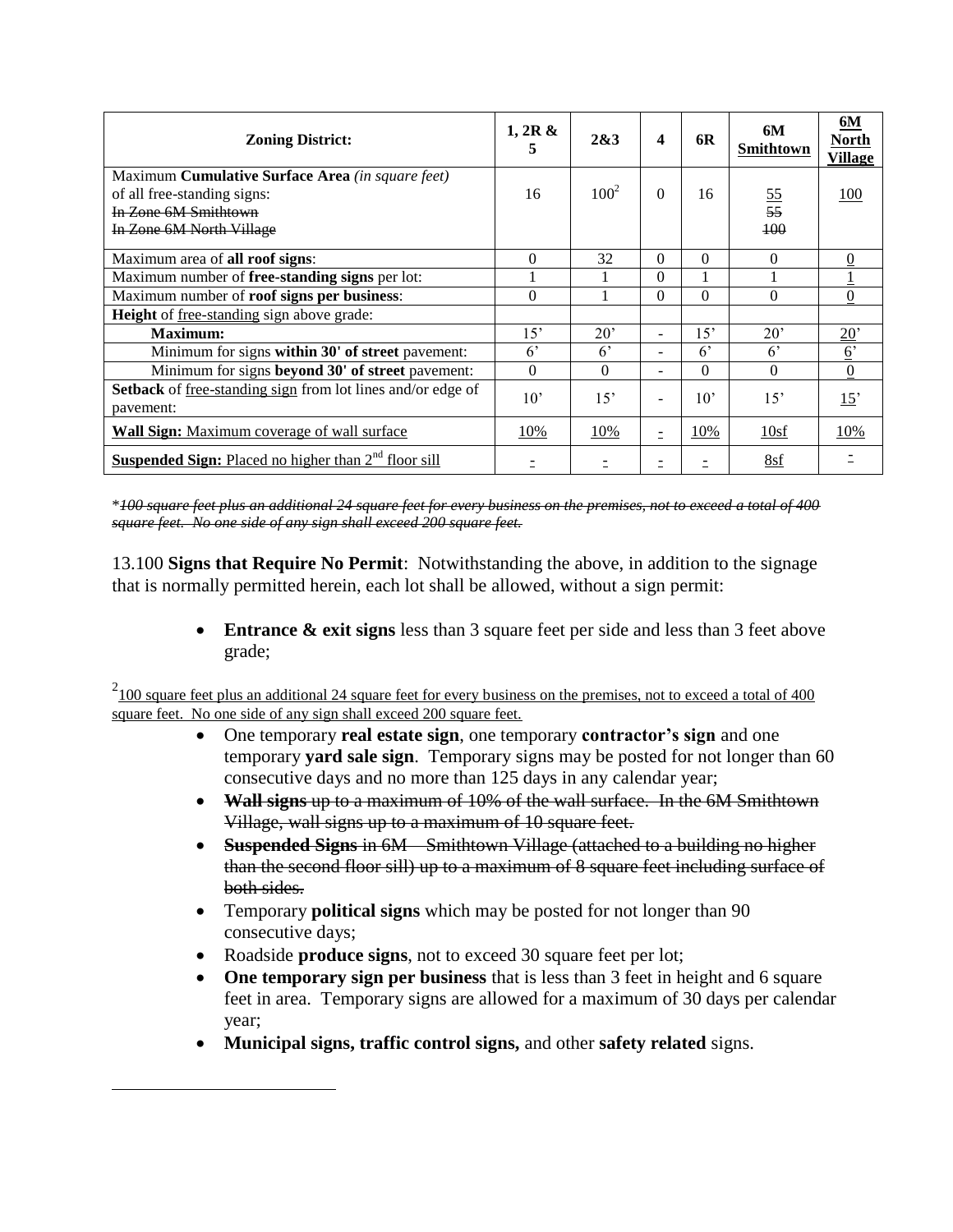13.200 **Prohibited signs:** In order to minimize driver distraction, the following signs are prohibited in the Town of Seabrook:

- **Animated, moving, flashing, spinning, revolving, scrolling, or intensely**  lighted signs and signs that emit audible sounds, or noises or visible matter are prohibited in order to enhance traffic safety.
- **Digital Display** signs that change their message more frequently than once per hour. The display of time, and temperature, public service announcements, and Amber Alerts are is exempt from this prohibition.
- **Visual Story Signs** that convey a sequence of messages.
- Illumination that interferes with traffic controls devices.

13.300 **Light Emitting Diode (LED) Signs**: In order to minimize drive distraction, LED signs shall adhere to the following standards:

- LED signs shall be permanently affixed to the ground.
- Maximum luminance shall not exceed 5,000 nits (candela per square meter) during daylight hours, and 300 nits after sunset.
- LED signs shall not be illuminated between the hours of 12AM and 5AM.
- LED signs shall only be erected within Zones 2 and 6M North Village.
- Text shall be sufficiently large enough so as not to require additional attention from passing motorists.

13.3400 For businesses that are *not* located along State highways, one **Off-Premise Directional Sign** per business shall be permitted, providing that:

- The sign complies with the provisions of this ordinance in all other respects;
- The sign face does not exceed six square feet;
- The color and format are consistent with NH DOT standards for off-premise directional signs; andThe color and format is subject to the approval of the Director of Public Works of the Town of Seabrook.

# **ARTICLE 7**

Are you in favor of the adoption of Amendment No. 6 as proposed by the Planning Board for the Town Zoning Ordinance as follows:

To see if the Town will vote to amend Section 16 of the Zoning Ordinance, as follows:

*The proposed amendments to the Zoning Ordinance will be in underline text for proposed additions and strikethrough text for proposed deletions.*

Section 16 – Aquifer Protection

16.400 **Prohibited Uses**: The following uses are not permitted in the Aquifer Overlay Protection District.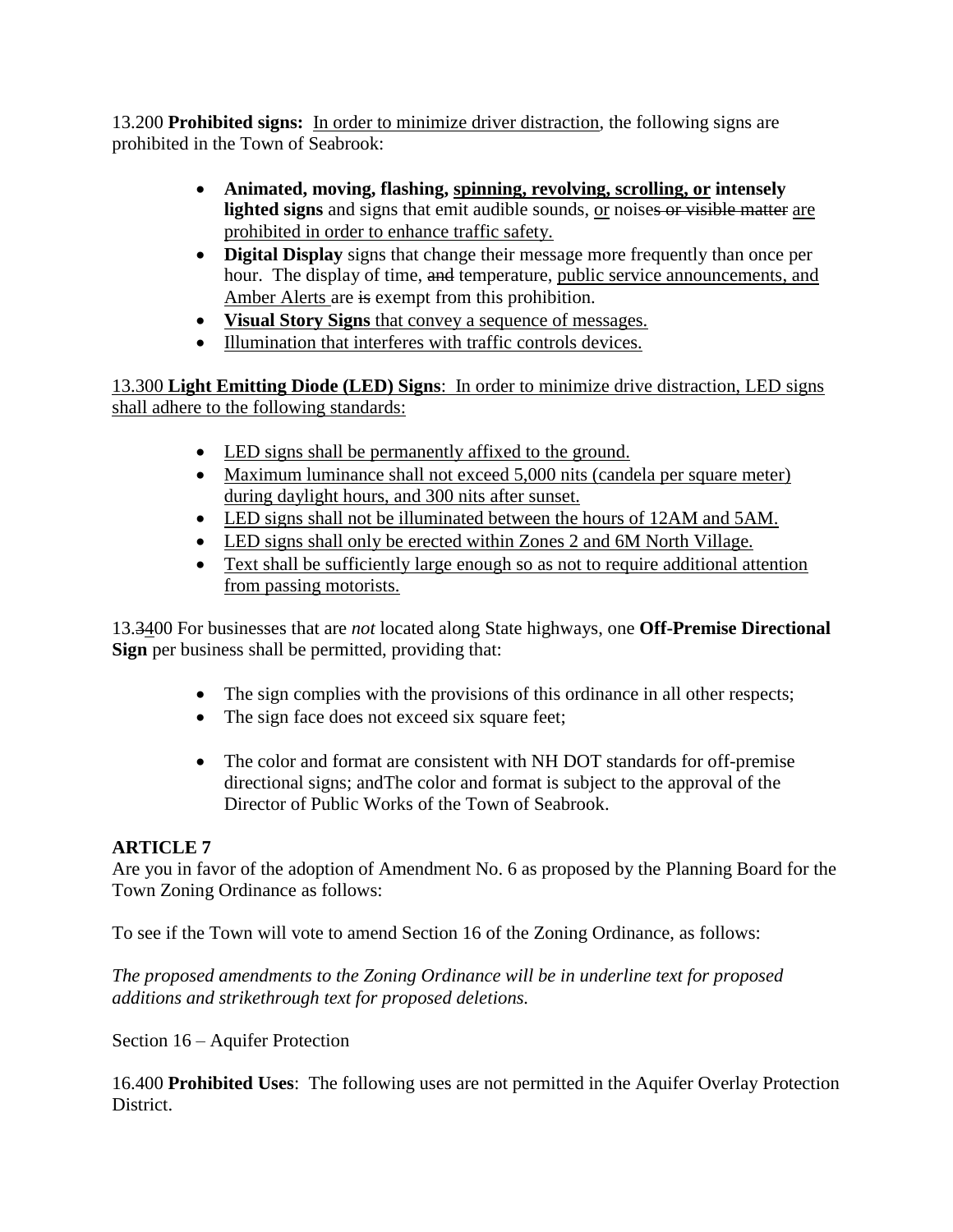16.401 all handling, disposal, storage, processing or recycling of regulated substances and toxic materials in storage containers greater than 5 gallons;

*16.450 Regulated Substances: The handling, storage, processing or recycling of regulated substances and toxic materials in storage containers greater than five gallons shall only be permitted if the Planning Board and Fire Chief approve the applicant's plan for Spill Prevention, Control and Countermeasure (SPCC).*

# **ARTICLE 8**

Are you in favor of the adoption of Amendment No. 7 as proposed by the Planning Board for the Town Zoning Ordinance as follows:

To see if the Town will vote to amend Section 2.0 the Building Code, by adding the following:

*The proposed amendments to the Building Code will be in underline text for proposed additions and strikethrough text for proposed deletions.*

# Section 2.0

Unless otherwise noted, a building permit expires 24 months after the date of issue. An applicant may request an extension of 12 months from the Building Inspector before the permit expires.

# **ARTICLE 9**

Shall the Town raise and appropriate as an operating budget, not including appropriations by special warrant articles and other appropriations voted separately, the amounts set forth on the budget posted with the warrant or as amended by vote of the first session, for the purposes set forth therein, totaling Twenty One Million Five Hundred Forty Thousand Seven Hundred Thirty Three Dollars (\$21,540,733). Should this article be defeated, the default budget shall be Twenty One Million Two Hundred Ninety Three Thousand Sixty Nine Dollars (\$21,293,069) which is the same as last year, with certain adjustments required by previous action of the Town or by law; or the governing body may hold one special meeting, in accordance with RSA 40:13, X and XVI, to take up the issue of a revised operating budget only. (Majority vote required) (Recommended by Board of Selectmen) (Recommended by the Budget Committee) (Estimated \$7.738 impact per \$1,000 on the tax rate).

**NOTE:** This operating budget warrant article does not include appropriations contained in **ANY** other warrant articles.

# **ARTICLE 10**

To see if the Town will vote to raise and appropriate the sum of Two Thousand Five Hundred Dollars (\$2,500) for Aids Response of the Seacoast, a human service organization for the purpose of providing assistance to those who are financially struggling during difficult economic times. This is a special warrant article. (Majority vote required) (Recommended by the Board of Selectmen) (Recommended by the Budget Committee) (Estimated \$0.003 impact per \$1,000 on the tax rate).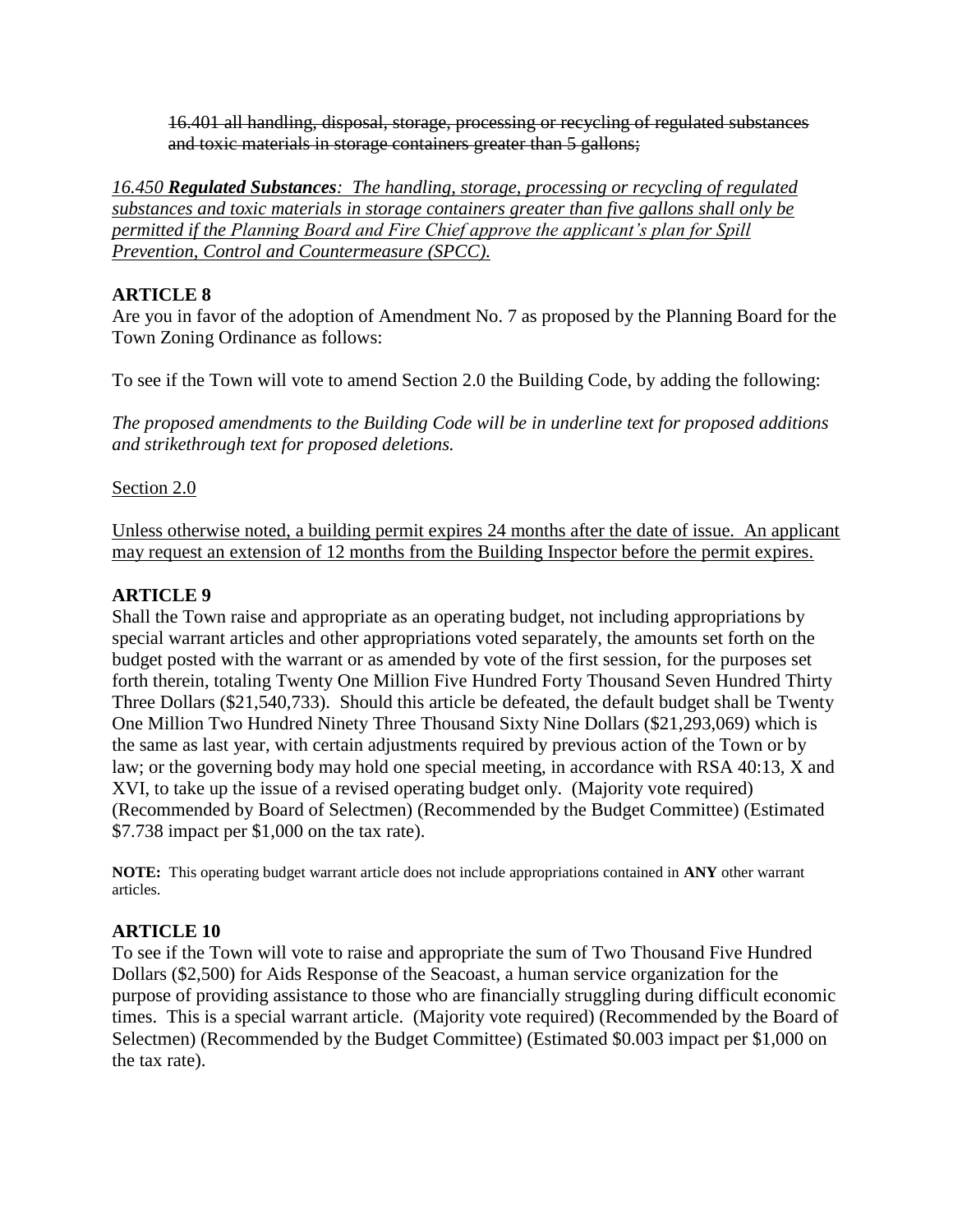To see if the Town will vote to raise and appropriate the sum of Two Thousand Dollars (\$2,000) for American Red Cross, a human service organization for the purpose of providing assistance to those who are financially struggling during difficult economic times. This is a special warrant article. (Majority vote required) (Recommended by the Board of Selectmen) (Recommended by the Budget Committee) (Estimated \$0.003 impact per \$1,000 on the tax rate).

# **ARTICLE 12**

To see if the Town will vote to raise and appropriate the sum of Five Thousand Dollars (\$5,000) for Child & Family Services, a human service organization for the purpose of providing assistance to those who are financially struggling during difficult economic times. This is a special warrant article. (Majority vote required) (Recommended by the Board of Selectmen) (Recommended by the Budget Committee) (Estimated \$0.003 impact per \$1,000 on the tax rate).

# **ARTICLE 13**

To see if the Town will vote to raise and appropriate the sum of Two Thousand Five Hundred Dollars (\$2,500) for Child Advocacy Center, a human service organization for the purpose of providing assistance to those who are financially struggling during difficult economic times. This is a special warrant article. (Majority vote required) (Recommended by the Board of Selectmen) (Recommended by the Budget Committee) (Estimated \$0.003 impact per \$1,000 on the tax rate).

# **ARTICLE 14**

To see if the Town will vote to raise and appropriate the sum of Three Thousand Five Hundred Dollars (\$3,500) for Cross Roads, a human service organization for the purpose of providing assistance to those who are financially struggling during difficult economic times. This is a special warrant article. (Majority vote required) (Recommended by the Board of Selectmen) (Recommended by the Budget Committee) (Estimated \$0.003 impact per \$1,000 on the tax rate).

# **ARTICLE 15**

To see if the Town will vote to raise and appropriate the sum of Three Thousand Eight Hundred Dollars (\$3,800) for Lamprey Health Care, a human service organization for the purpose of providing assistance to those who are financially struggling during difficult economic times. This is a special warrant article. (Majority vote required) (Recommended by the Board of Selectmen) (Recommended by the Budget Committee) (Estimated \$0.003 impact per \$1,000 on the tax rate).

#### **ARTICLE 16**

To see if the Town will vote to raise and appropriate the sum of One Thousand Three Hundred Dollars (\$1,300) for Retired & Senior Volunteer Program, a human service organization for the purpose of providing assistance to those who are financially struggling during difficult economic times. This is a special warrant article. (Majority vote required) (Recommended by the Board of Selectmen) (Recommended by the Budget Committee) (Estimated \$0.003 impact per \$1,000 on the tax rate).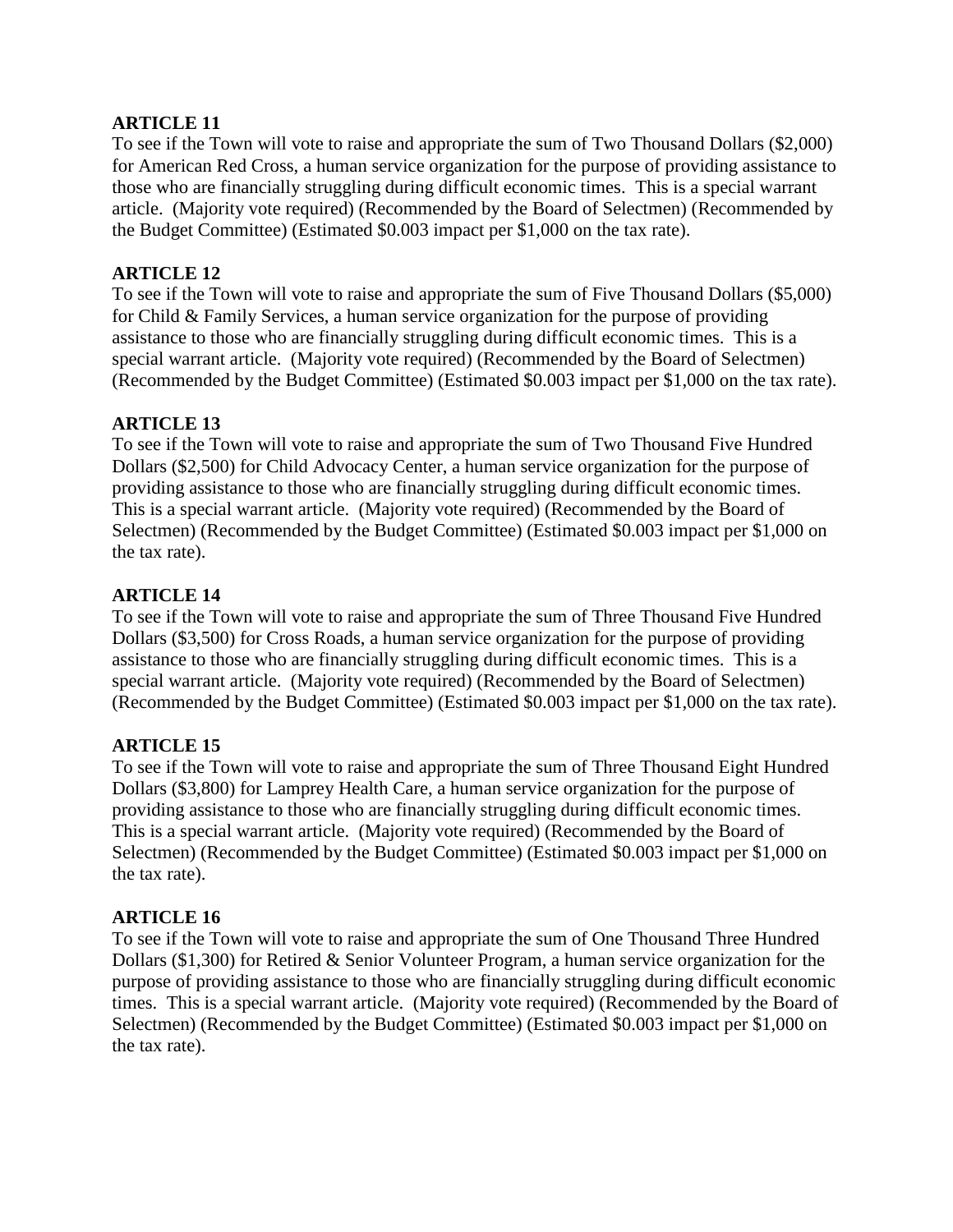To see if the Town will vote to raise and appropriate the sum of Three Thousand Nine Hundred Dollars (\$3,900) for Transportation Assistance for Seacoast Citizens, a human service organization for the purpose of providing assistance to those who are financially struggling during difficult economic times. This is a special warrant article. (Majority vote required) (Recommended by the Board of Selectmen) (Recommended by the Budget Committee) (Estimated \$0.003 impact per \$1,000 on the tax rate).

## **ARTICLE 18**

To see if the Town will vote to raise and appropriate the sum of Seven Thousand Five Hundred Seventeen Dollars (\$7,517) for A Safe Place, a human service organization for the purpose of providing assistance to those who are financially struggling during difficult economic times. This is a special warrant article. (Majority vote required) (Recommended by the Board of Selectmen) (Recommended by the Budget Committee) (Estimated \$0.003 impact per \$1,000 on the tax rate).

## **ARTICLE 19**

To see if the Town will vote to raise and appropriate the sum of Three Thousand One Hundred Thirty-three Dollars (\$3,133) for Big Brother/Big Sisters of the Seacoast, a human service organization for the purpose of providing assistance to those who are financially struggling during difficult economic times. This is a special warrant article. (Majority vote required) (Recommended by the Board of Selectmen) (Not Recommended by the Budget Committee) (Estimated \$0.001 impact per \$1,000 on the tax rate).

#### **ARTICLE 20**

To see if the Town will vote to raise and appropriate the sum of Seven Thousand Five Hundred Dollars (\$7,500) for Chucky's Fight, a human service organization for the purpose of providing assistance to those who are financially struggling during difficult economic times. This is a special warrant article. (Majority vote required) (Recommended by the Board of Selectmen) (Recommended by the Budget Committee) (Estimated \$0.003 impact per \$1,000 on the tax rate).

# **ARTICLE 21**

To see if the Town will vote to raise and appropriate the sum of Seven Thousand Five Hundred Dollars (\$7,500) for Community Home Solutions, a human service organization for the purpose of providing assistance to those who are financially struggling during difficult economic times. This is a special warrant article. (Majority vote required) (Recommended by the Board of Selectmen) (Recommended by the Budget Committee) (Estimated \$0.003 impact per \$1,000 on the tax rate).

#### **ARTICLE 22**

To see if the Town will vote to raise and appropriate the sum of Twenty Thousand Dollars (\$20,000) for Easter Seals, a human service organization for the purpose of providing assistance to those who are financially struggling during difficult economic times. This is a special warrant article. (Majority vote required) (Recommended the Board of Selectmen) (Recommended by the Budget Committee) (Estimated \$0.007 impact per \$1,000 on the tax rate).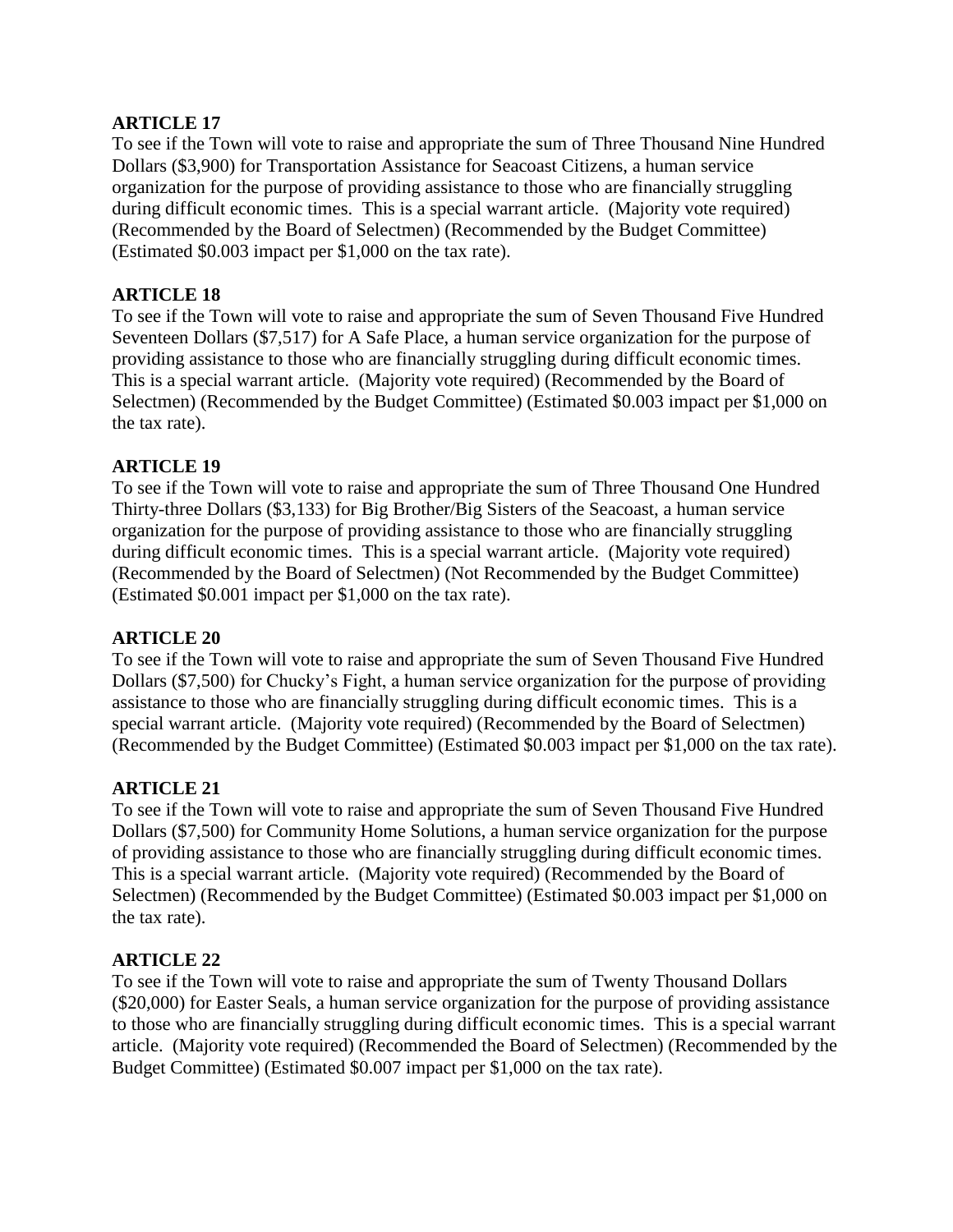To see if the Town will vote to raise and appropriate the sum of Seven Thousand Five Hundred Dollars (\$7,500) for Families First Health & Support Center, a human service organization for the purpose of providing assistance to those who are financially struggling during difficult economic times. This is a special warrant article. (Majority vote required) (Recommended by the Board of Selectmen) (Recommended by the Budget Committee) (Estimated \$0.003 impact per \$1,000 on the tax rate).

## **ARTICLE 24**

To see if the Town will vote to raise and appropriate the sum of Six Thousand Three Hundred Dollars (\$6,300) for Richie McFarland Children's Fund, a human service organization for the purpose of providing assistance to those who are financially struggling during difficult economic times. This is a special warrant article. (Majority vote required) (Recommended by the Board of Selectmen) (Recommended by the Budget Committee) (Estimated \$0.002 impact per \$1,000 on the tax rate).

## **ARTICLE 25**

To see if the Town will vote to raise and appropriate the sum of Twenty Thousand Dollars (\$20,000) for Rockingham Community Action, a human service organization for the purpose of providing assistance to those who are financially struggling during difficult economic times. This is a special warrant article. (Majority vote required) (Recommended by the Board of Selectmen) (Not Recommended by the Budget Committee) (Estimated \$0.007 impact per \$1,000 on the tax rate).

#### **ARTICLE 26**

To see if the Town will vote to raise and appropriate the sum of Nine Thousand Five Hundred Seventy Dollars (\$9,570) for Rockingham County Nutrition Program, a human service organization for the purpose of providing assistance to those who are financially struggling during difficult economic times. This is a special warrant article. (Majority vote required) (Recommended by the Board of Selectmen) (Recommended by the Budget Committee) (Estimated \$0.003 impact per \$1,000 on the tax rate).

#### **ARTICLE 27**

To see if the Town will vote to raise and appropriate the sum of Seven Thousand Dollars (\$7,000) for Seabrook Community Table, a human service organization for the purpose of providing assistance to those who are financially struggling during difficult economic times. This is a special warrant article. (Majority vote required) (Recommended by the Board of Selectmen) (Recommended by the Budget Committee) (Estimated \$0.002 impact per \$1,000 on the tax rate).

#### **ARTICLE 28**

To see if the Town will vote to raise and appropriate the sum of Seven Thousand Dollars (\$7,000) for Seabrook Lions Club, a human service organization for the purpose of providing assistance to those who are financially struggling during difficult economic times. This is a special warrant article. (Majority vote required) (Recommended by the Board of Selectmen) (Recommended by the Budget Committee) (Estimated \$0.002 impact per \$1,000 on the tax rate).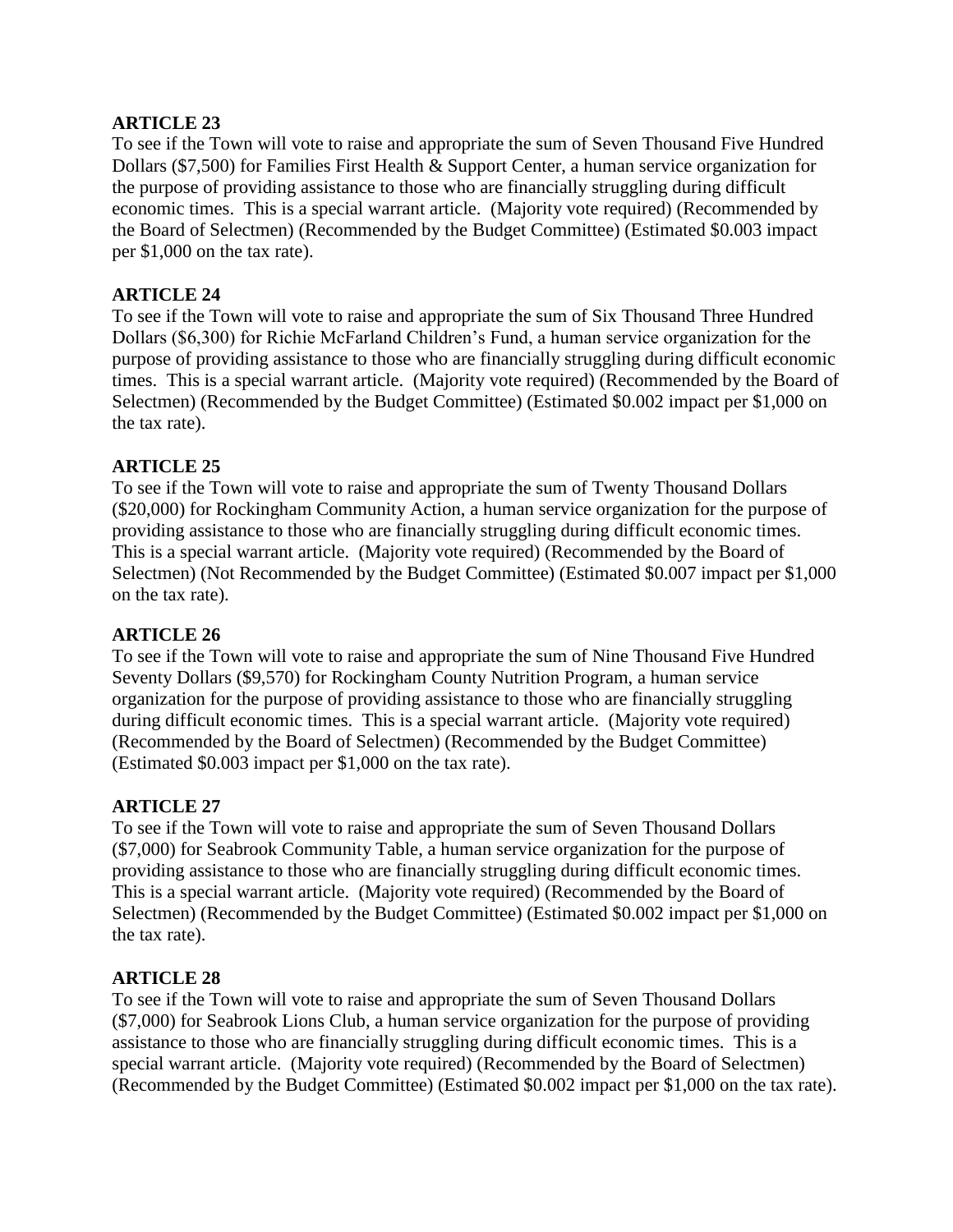To see if the Town will vote to raise and appropriate the sum of Five Thousand Dollars (\$5,000) for Seacoast Mental Health Center, a human service organization for the purpose of providing assistance to those who are financially struggling during difficult economic times. This is a special warrant article. (Majority vote required) (Recommended by the Board of Selectmen) (Recommended by the Budget Committee) (Estimated \$0.002 impact per \$1,000 on the tax rate).

## **ARTICLE 30**

To see if the Town will vote to raise and appropriate the sum of Nine Thousand Five Hundred Dollars (\$9,500) for Seacoast Visiting Nurses Center, a human service organization for the purpose of providing assistance to those who are financially struggling during difficult economic times. This is a special warrant article. (Majority vote required) (Recommended by the Board of Selectmen) (Recommended by the Budget Committee) (Estimated \$0.003 impact per \$1,000 on the tax rate).

## **ARTICLE 31**

To see if the Town will vote to raise and appropriate the sum of Twenty Two Thousand Five Hundred Dollars (\$22,500) for Seacoast Youth Services, a human service organization for the purpose of providing programs to school aged children. This is a special warrant article. (Majority vote required) (Recommended by the Board of Selectmen) (Recommended by the Budget Committee) (Estimated \$0.008 impact per \$1,000 on the tax rate).

## **ARTICLE 32**

To see if the Town will vote to raise and appropriate the sum of Sixty Thousand Dollars (\$60,000) for the purchase and replacement of Fire Department Turnout Gear. This will be a non-lapsing appropriation per RSA 32:7, VI and shall not lapse until the project is completed or in two (2) years (December 31, 2018), whichever occurs first. This is a special warrant article. (Majority vote required) (Recommended by the Board of Selectmen) (Recommended by the Budget Committee) (Estimated \$0.022 impact per \$1,000 on the tax rate).

# **ARTICLE 33**

To see if the Town will vote to raise and appropriate the sum of Sixty Thousand Dollars (\$60,000) to purchase and replace the current portable radios for the Fire Department. This will be a non-lapsing appropriation per RSA 32:7, VI and shall not lapse until the project is completed or in two (2) years (December 31, 2018), whichever occurs first. This is a special warrant article. (Majority vote required) (Recommended by the Board of Selectmen) (Recommended by the Budget Committee) (Estimated \$0.022 impact per \$1,000 on the tax rate).

#### **ARTICLE 34**

To see if the Town will vote to create four (4) full-time dispatchers within the Fire Department, and to raise and appropriate the sum of Two Hundred Fifteen Thousand Five Hundred Eighty Nine Dollars (\$215,589) to fund these positions with One Hundred Twenty One Thousand Nine Hundred Fifty Six Dollars (\$121,956) for salary and Ninety Three Thousand Six Hundred Thirty Three Dollars (\$93,633) for benefits. If approved the appropriation for these positions will become part of the annual operating budget in subsequent years. (Majority vote required)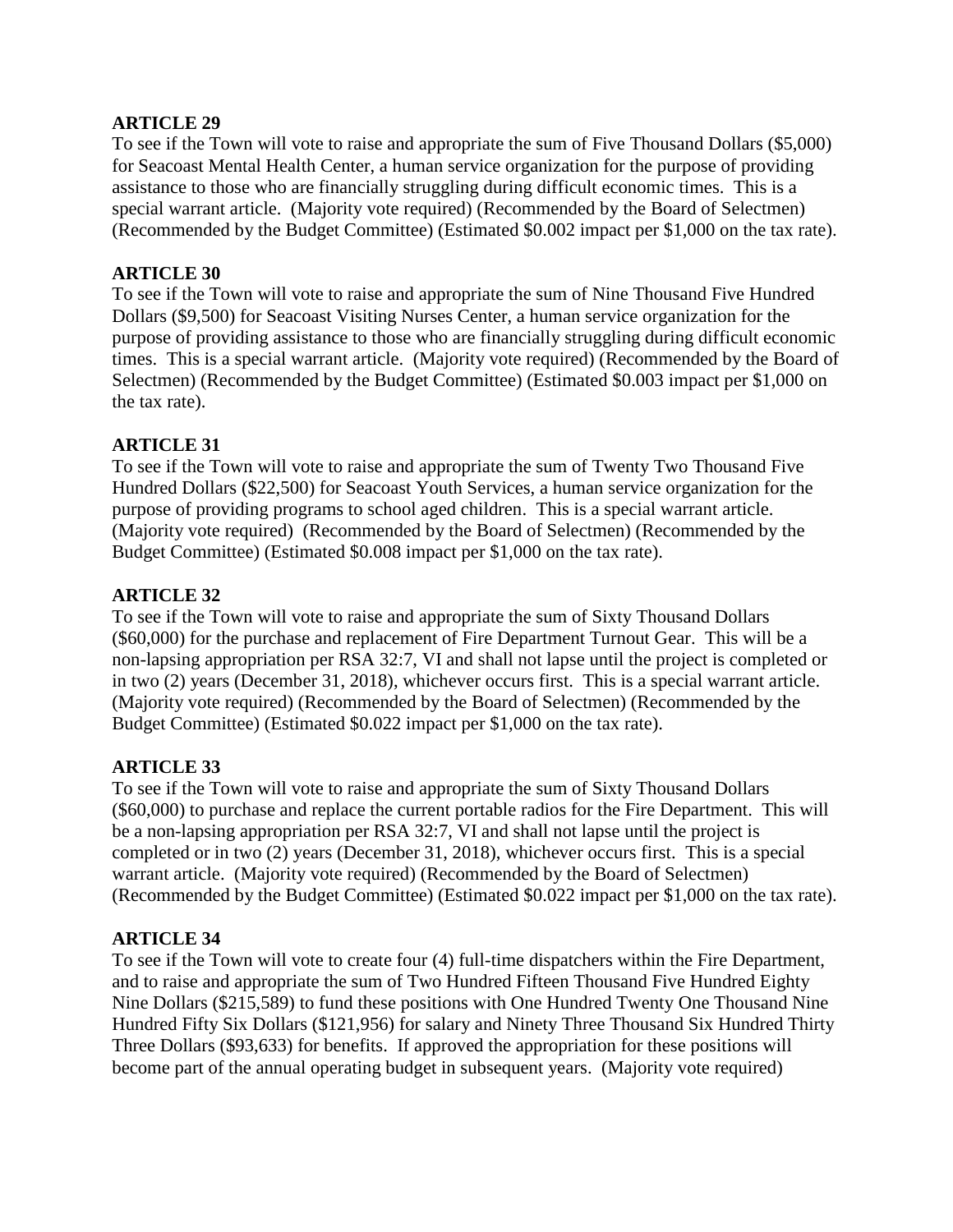(Recommended by the Selectmen) (Recommended by the Budget Committee) (Estimated \$0.077 impact per \$1,000 on the tax rate).

**NOTE:** The hiring of these four (4) dispatchers in 2016 will only be for 9-months. In subsequent years it will be for 12-months for a cost of \$287,452.

# **ARTICLE 35**

To see if the Town will vote to raise and appropriate the sum of Fifty Thousand Dollars (\$50,000) for the purpose of cleaning, rehabilitation and long-term well and equipment maintenance for seven (7) bedrock wells and five (5) gravel pack wells. This will be a nonlapsing appropriation per RSA 32:7, VI and shall not lapse until the project is completed or in two (2) years (December 31, 2018), whichever occurs first. This is a special warrant article. (Majority vote required) (Recommended by the Board of Selectmen) (Recommended by the Budget Committee) (Estimated \$0.018 impact per \$1,000 on the tax rate).

**NOTE:** These wells provide the Town its drinking water. This work is required to prevent permanent damage to these wells.

#### **ARTICLE 36**

To see if the Town will vote to raise and appropriate the sum of Seven Hundred Twenty Five Thousand Dollars (\$725,000) to replace failing water sources and develop new water sources, and authorize the withdrawal of Seven Hundred Twenty Five Thousand Dollars (\$725,000) from the water resources capital reserve fund created for that purpose, to fund the appropriation. This is a special warrant article. (Majority vote required) (Recommended by the Board of Selectmen) (Recommended by the Budget Committee) (\$0 impact per \$1,000 on the tax rate).

#### **ARTICLE 37**

To see if the Town will vote to raise and appropriate the sum of One Hundred Eighty Two Thousand Dollars (\$182,000) for the purchase of land at Pineo Farms for water source development and protection of existing water supply, and authorize the withdrawal of One Hundred Eighty Two Thousand Dollars (\$182,000) from the water resources capital reserve fund created for that purpose, to fund the appropriation. This is a special warrant article. (Majority vote required) (Recommended by the Board of Selectmen) (Recommended by the Budget Committee) (\$0 impact per \$1,000 on the tax rate).

#### **ARTICLE 38**

To see if the Town will vote to raise and appropriate the sum of Fifty Five Thousand Dollars (\$55,000) for the purchase of land from the Chase Estate for water source development and protection of existing water supply, and authorize the withdrawal of Fifty Five Thousand Dollars (\$55,000) from the water resources capital reserve fund created for that purpose, to fund the appropriation. This is a special warrant article. (Majority vote required) (Recommended by the Board of Selectmen) (Recommended by the Budget Committee) (\$0 impact per \$1,000 on the tax rate).

**NOTE:** This purchase would be for 4.8 acres of land that borders Gravel Pack Well #4. It would complete the 400 foot radius around #4 which is just under 400-feet. It would also help to protect Gravel Pack Well #4 from real estate development.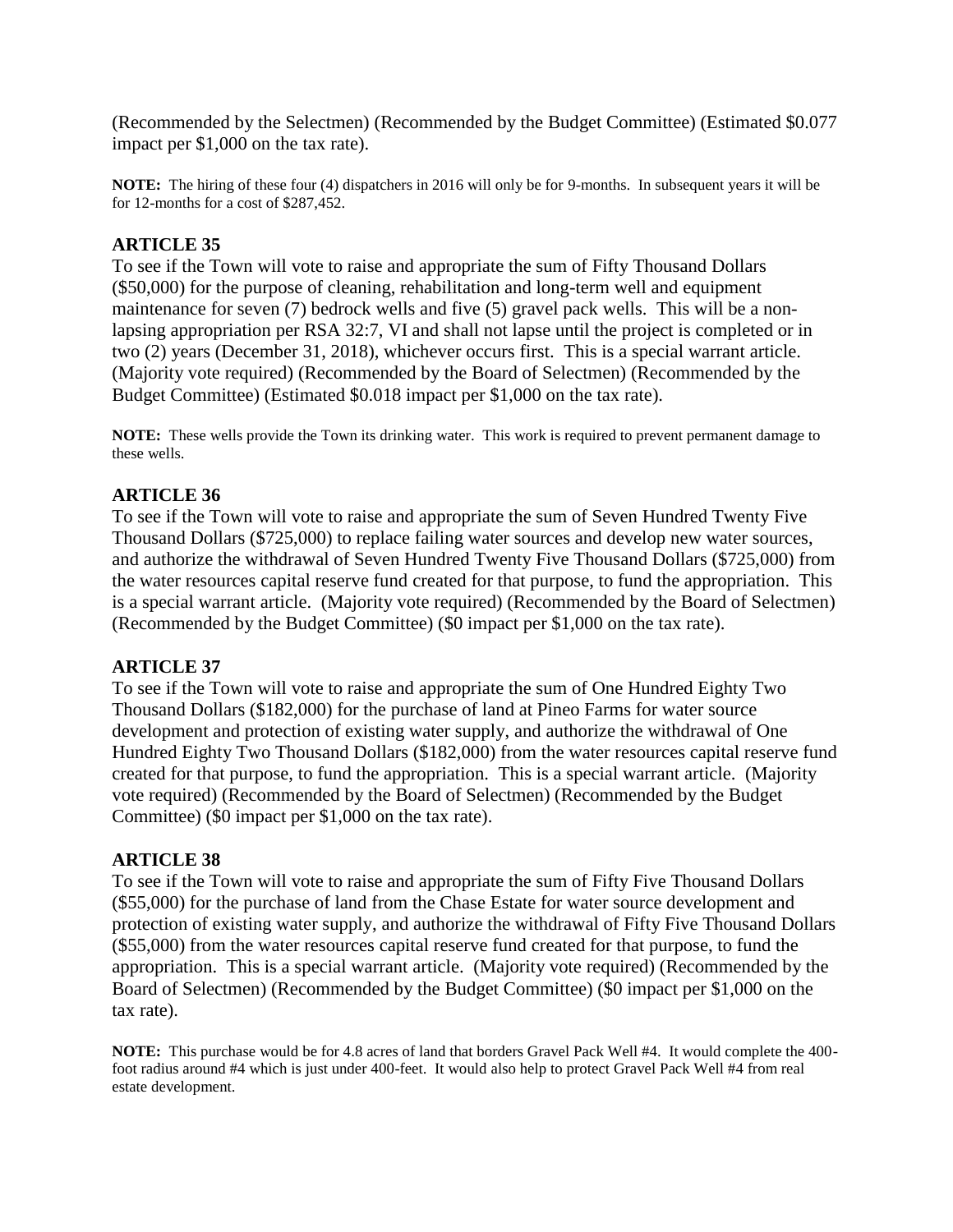To see if the Town will vote to raise and appropriate the sum of One Hundred Fifty Thousand Dollars (\$150,000) to replace the existing 1-inch plastic pipe with 600 linear feet of 8-inch diameter pipe and appurtenances on Anne's Lane. This will be a non-lapsing appropriation per RSA 32:7, VI and shall not lapse until the project is completed or in two (2) years (December 31, 2018), whichever occurs first. This is a special warrant article. (Majority vote required) (Recommended by the Board of Selectmen) (Recommended by the Budget Committee) (Estimated \$0.054 impact per \$1,000 on the tax rate).

## **ARTICLE 40**

To see if the Town will vote to raise and appropriate the sum of Thirty Thousand Dollars (\$30,000) to replace a tow behind air compressor for the Water Department. This will be a nonlapsing appropriation per RSA 32:7, VI and shall not lapse until the project is completed or in two (2) years (December 31, 2018), whichever occurs first. This is a special warrant article. (Majority vote required) (Recommended by the Board of Selectmen) (Recommended by the Budget Committee) (Estimated \$0.011 impact per \$1,000 on the tax rate).

# **ARTICLE 41**

To see if the Town will vote to raise and appropriate the sum of Two Hundred Eighty Two Thousand Dollars (\$282,000) for improvements to Town streets consisting of pavement overlays, adjustments to associated structures, crack-sealing repairs, and design of drainage improvements. This will be a non-lapsing appropriation per RSA 32:7, VI and shall not lapse until the projects are completed or in two (2) years (December 31, 2018), whichever occurs first. Said appropriation will be offset by a State Highway Block Grant estimated to be One Hundred Sixty Thousand Two Hundred Ninety Seven Dollars (\$160,297) and by a transfer of up to Sixty Thousand Dollars (\$60,000) from the Transportation Improvement Special Revenue Fund. The balance of Sixty One Thousand Seven Hundred Three Dollars (\$61,703) will be raised and appropriated through property taxes. This is a special warrant article. (Majority vote required) (Recommended by the Board of Selectmen) (Recommended by the Budget Committee) (Estimated \$0.022 impact on the tax rate).

#### **ARTICLE 42**

To see if the Town will vote to raise and appropriate the sum of Thirty Five Thousand Dollars (\$35,000) for the purchase of a roadside mower for the Public Works Department Highway Division. This will be a non-lapsing appropriation per RSA 32:7, VI and shall not lapse until the equipment is acquired by the Town or in two (2) years (December 31, 2018), whichever occurs first. This is a special warrant article. (Majority vote required) (Recommended by the Board of Selectmen) (Recommended by the Budget Committee) (Estimated \$0.013 impact per \$1,000 on the tax rate).

**NOTE:** This will replace the current 1997 Motrim Roadside Mower.

# **ARTICLE 43**

To see if the Town will vote to raise and appropriate the sum of Twenty Thousand Dollars (\$20,000) for the purchase of a reversible plow for the CAT backhoe for the Public Works Department Highway Division. This will be a non-lapsing appropriation per RSA 32:7, VI and shall not lapse until the equipment is acquired by the Town or in two (2) years (December 31,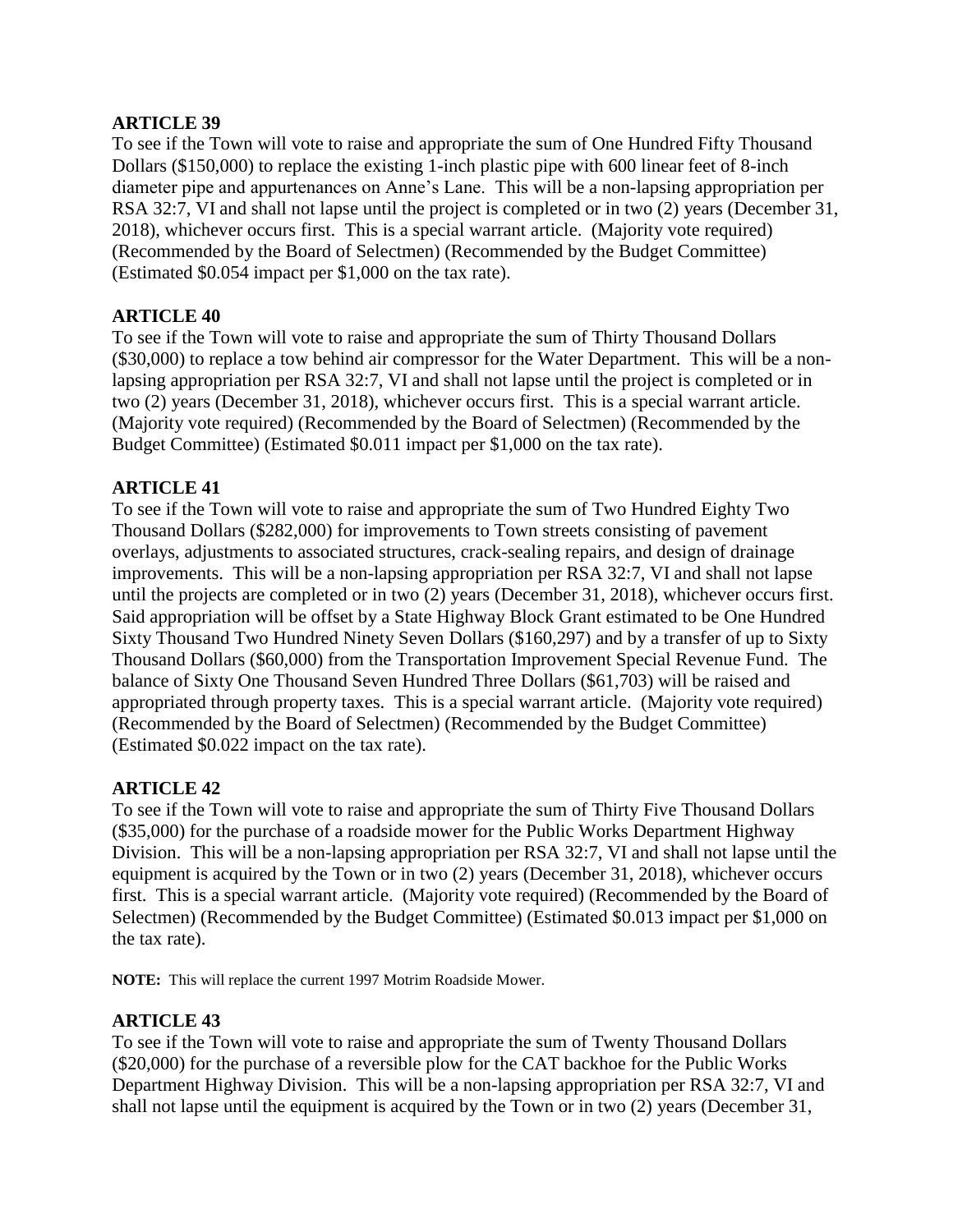2018), whichever occurs first. This is a special warrant article. (Majority vote required) (Recommended by the Board of Selectmen) (Recommended by the Budget Committee) (Estimated \$0.007 impact per \$1,000 on the tax rate).

# **ARTICLE 44**

To see if the Town will vote to raise and appropriate the sum of Sixty Thousand Dollars (\$60,000) for the purchase and equipping of a one-ton dump truck for the Public Works Department Highway Division, and to authorize the sale or trade of the existing 2003 one-ton dump truck. This will be a non-lapsing appropriation per RSA 32:7, VI and shall not lapse until the vehicle is acquired by the Town and fully equipped or in two (2) years (December 31, 2018), whichever occurs first. This is a special warrant article. (Majority vote required) (Recommended by the Board of Selectmen) (Recommended by the Budget Committee) (Estimated \$0.022 impact per \$1,000 on the tax rate).

# **ARTICLE 45**

To see if the Town will vote to raise and appropriate the sum of Thirty Thousand Dollars (\$30,000) for the purpose of paving all areas around the recycling center for the Public Works Department. This will be a non-lapsing appropriation per RSA 32:7, VI and shall not lapse until the project is completed or in two (2) years (December 31, 2018), whichever occurs first. This is a special warrant article. (Majority vote required) (Recommended by the Board of Selectmen) (Recommended by the Budget Committee) (Estimated \$0.011 impact per \$1,000 on the tax rate).

# **ARTICLE 46**

To see if the Town will vote to raise and appropriate the sum of Sixty Thousand Dollars (\$60,000) for the purpose of resurfacing all existing asphalt areas in cemeteries including several dirt roads. This will be a non-lapsing appropriation per RSA 32:7, VI and shall not lapse until the project is completed or in two (2) years (December 31, 2018), whichever occurs first. This is a special warrant article. (Majority vote required) (Recommended by the Board of Selectmen) (Recommended the Budget Committee) (Estimated \$0.022 impact per \$1,000 on the tax rate).

# **ARTICLE 47**

To see if the Town will vote to raise and appropriate the sum of Twelve Thousand Dollars (\$12,000) for the purpose of paving the parking lot in Governor Weare Park. This will be a nonlapsing appropriation per RSA 32:7, VI and shall not lapse until the project is completed or in two (2) years (December 31, 2018), whichever occurs first. This is a special warrant article. (Majority vote required) (Recommended by the Board of Selectmen) (Recommended by the Budget Committee) (Estimated \$0.004 impact per \$1,000 on the tax rate).

# **ARTICLE 48**

To see if the Town will vote to raise and appropriate the sum of Fifty Thousand Dollars (\$50,000) for the purpose of refurbishing the DPW facility. This will be a non-lapsing appropriation per RSA 32:7, VI and shall not lapse until the project is completed or in two (2) years (December 31, 2018), whichever occurs first. This is a special warrant article. (Majority vote required) (Recommended by the Board of Selectmen) (Recommended by the Budget Committee) (Estimated \$0.018 impact per \$1,000 on the tax rate).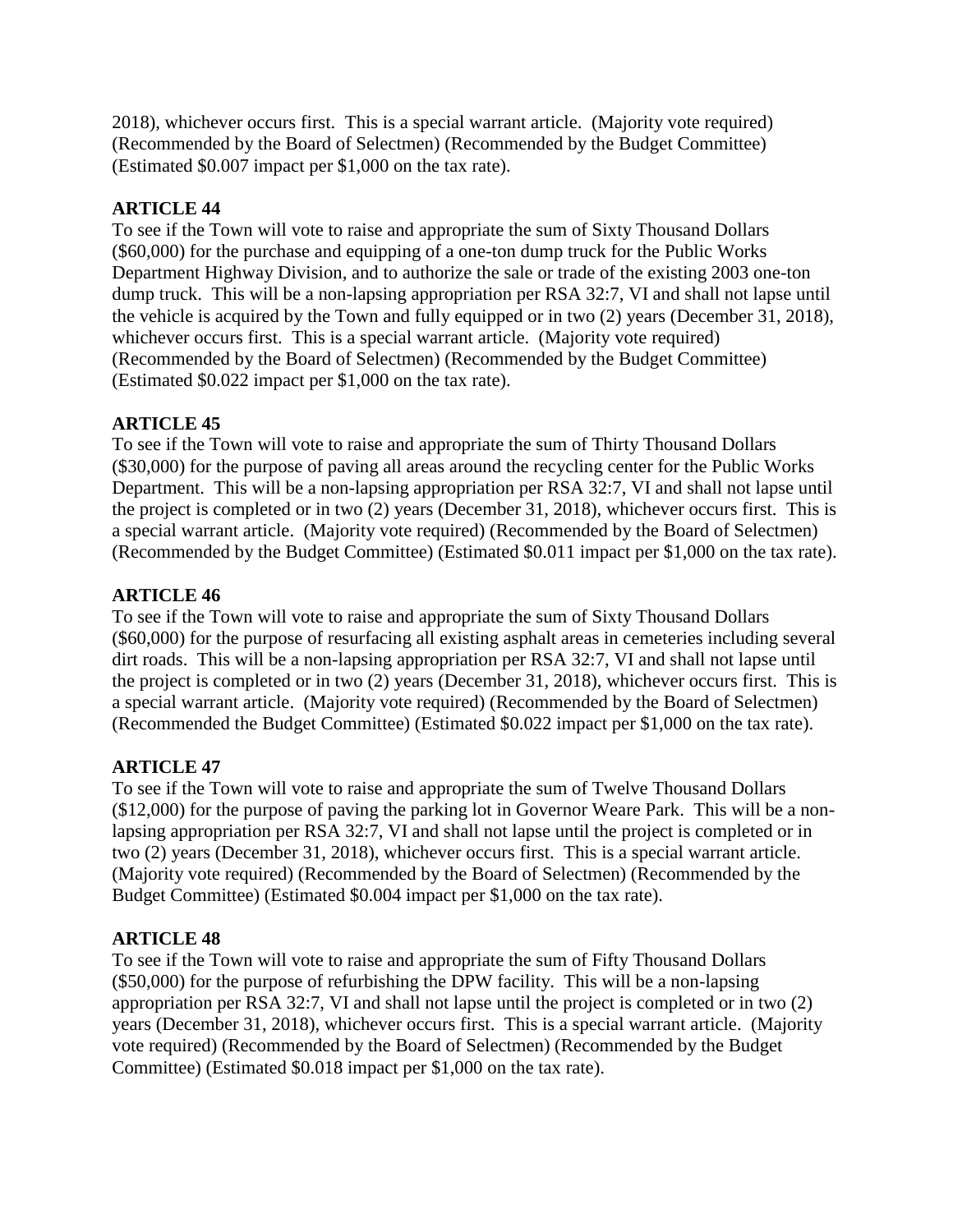To see if the Town will vote to raise and appropriate the sum of Twenty Thousand Dollars (\$20,000) for Governor Weare Park expansion to improve the football field facility. This will be a non-lapsing appropriation per RSA 32:7, VI and shall not lapse until the project is completed or in two (2) years (December 31, 2018), whichever occurs first. This is a special warrant article. (Majority vote required) (Recommended by the Board of Selectmen) (Recommended by the Budget Committee) (Estimated \$0.007 impact per \$1,000 on the tax rate).

## **ARTICLE 50**

To see if the Town will vote to raise and appropriate the sum of Thirty Nine Thousand Dollars (\$39,000) for the purchase and equipping of a 4WD 3/4-ton pickup truck for the Sewer Department and to authorize the sale or trade of the existing 1999 4WD 3/4-ton pickup truck. This will be a non-lapsing appropriation per RSA 32:7, VI and shall not lapse until the vehicle is acquired by the Town and fully equipped or in two (2) years (December 31, 2018), whichever occurs first. This is a special warrant article. (Majority vote required) (Recommended by the Board of Selectmen) (Recommended by the Budget Committee) (Estimated \$0.014 impact per \$1,000 on the tax rate).

**NOTE:** The 1999 pickup truck has over 190,000 miles on it and is used for snow removal at the wastewater treatment facility and pump stations.

# **ARTICLE 51**

To see if the Town will vote to raise and appropriate the sum of Ninety Eight Thousand Dollars (\$98,000) for the purchase of a septic hauler truck for the Sewer Department and to authorize the sale or trade of the existing 1999 Freightliner septic hauler truck. This will be a non-lapsing appropriation per RSA 32:7, VI and shall not lapse until the vehicle is acquired by the Town or in two (2) years (December 31, 2018), whichever occurs first. This is a special warrant article. (Majority vote required) (Recommended by the Board of Selectmen) (Recommended by the Budget Committee) (Estimated \$0.035 impact per \$1,000 on the tax rate).

# **ARTICLE 52**

To see if the Town will vote to raise and appropriate the sum of Eight Thousand Two Hundred Dollars (\$8,200) for the purchase and replacement of the video inspection system for the Sewer Department. This will be a non-lapsing appropriation per RSA 32:7, VI and shall not lapse until the project is completed or in two (2) years (December 31, 2018), whichever occurs first. This is a special warrant article. (Majority vote required) (Recommended by the Board of Selectmen) (Recommended by the Budget Committee) (Estimated \$0.003 impact per \$1,000 on the tax rate).

#### **ARTICLE 53**

To see if the Town will vote to raise and appropriate the sum of Nine Thousand Dollars (\$9,000) for the purpose of conducting a feasibility study and preliminary design of a septage receiving and odor control equipment for the Sewer Department, to receive septage from outside of Seabrook. This will be a non-lapsing appropriation per RSA 32:7, VI and shall not lapse until the project is completed or in two (2) years (December 31, 2018), whichever occurs first. This is a special warrant article. (Majority vote required) (Recommended by the Board of Selectmen) (Recommended by the Budget Committee) (Estimated \$0.003 impact per \$1,000 on the tax rate).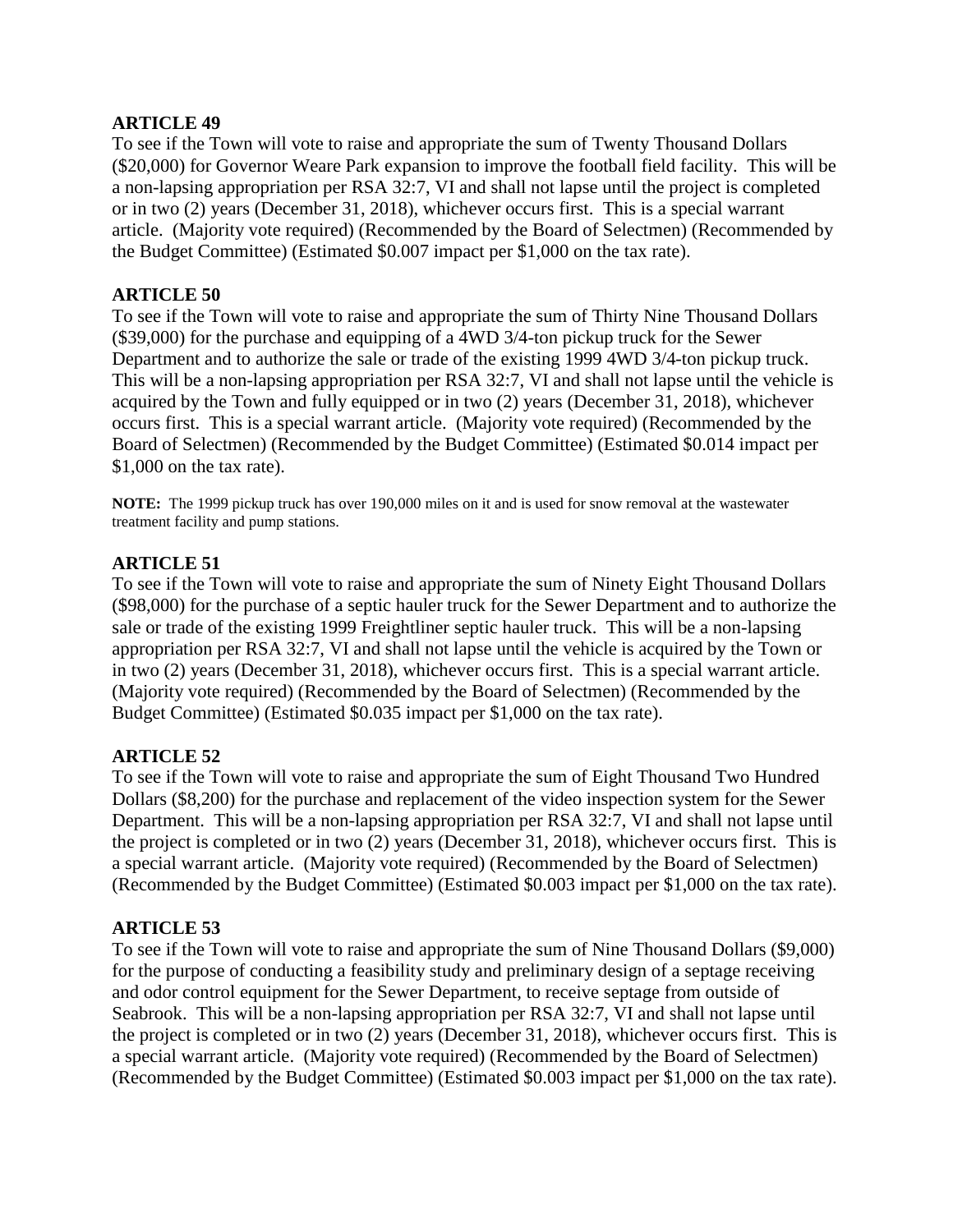To see if the Town will vote to raise and appropriate the sum of Nine Thousand Five Hundred Dollars (\$9,500) for the purpose of conducting a feasibility study and preliminary design of the treatment process equipment replacement or upgrades for the Sewer Department. This will be a non-lapsing appropriation per RSA 32:7, VI and shall not lapse until the project is completed or in two (2) years (December 31, 2018), whichever occurs first. This is a special warrant article. (Majority vote required) (Recommended by the Board of Selectmen) (Recommended by the Budget Committee) (Estimated \$0.003 impact per \$1,000 on the tax rate).

# **ARTICLE 55**

To see if the Town will vote to raise and appropriate the sum of Twenty Two Thousand Five Hundred Dollars (\$22,500) for replacement of the HVAC unit in the lab of the wastewater treatment facility. This will be a non-lapsing appropriation per RSA 32:7, VI and shall not lapse until the project is completed or in two (2) years (December 31, 2018), whichever occurs first. This is a special warrant article. (Majority vote required) (Recommended by the Board of Selectmen) (Recommended by the Budget Committee) (Estimated \$0.008 impact per \$1,000 on the tax rate).

**NOTE:** This unit has been repaired numerous times at a high cost. The current unit is undersized and expends a great deal of energy. A properly sized unit will work more efficiently and save on both repair and energy costs.

## **ARTICLE 56**

To see if the Town will vote to raise and appropriate the sum of Twenty Seven Thousand Dollars (\$27,000) for replacement of the heating boiler in the dewatering building of the wastewater treatment facility. This will be a non-lapsing appropriation per RSA 32:7, VI and shall not lapse until the project is completed or in two (2) years (December 31, 2018), whichever occurs first. This is a special warrant article. (Majority vote required) (Recommended by the Board of Selectmen) (Recommended by the Budget Committee) (Estimated \$0.010 impact per \$1,000 on the tax rate).

**NOTE:** Current boiler is at the end of its life expectancy and service on this unit is becoming more frequent. A more efficient unit would save on heating cost.

#### **ARTICLE 57**

To see if the Town will vote to raise and appropriate the sum of Ninety Six Thousand Six Hundred Seventy Eight Dollars (\$96,678) for the purpose of removing the existing hot top paving and install new parking lot of the Police Station. This will be a non-lapsing appropriation per RSA 32:7, VI and shall not lapse until the project is completed or in two (2) years (December 31, 2018), whichever occurs first. This is a special warrant article. (Majority vote required) (Recommended by the Board of Selectmen) (Recommended by the Budget Committee) (Estimated \$0.035 impact per \$1,000 on the tax rate).

**NOTE:** Over the years the pavement in the parking lot has fallen into disrepair and has become unserviceable. Due to the current level of the pavement, resurfacing is not an option and existing material must be removed.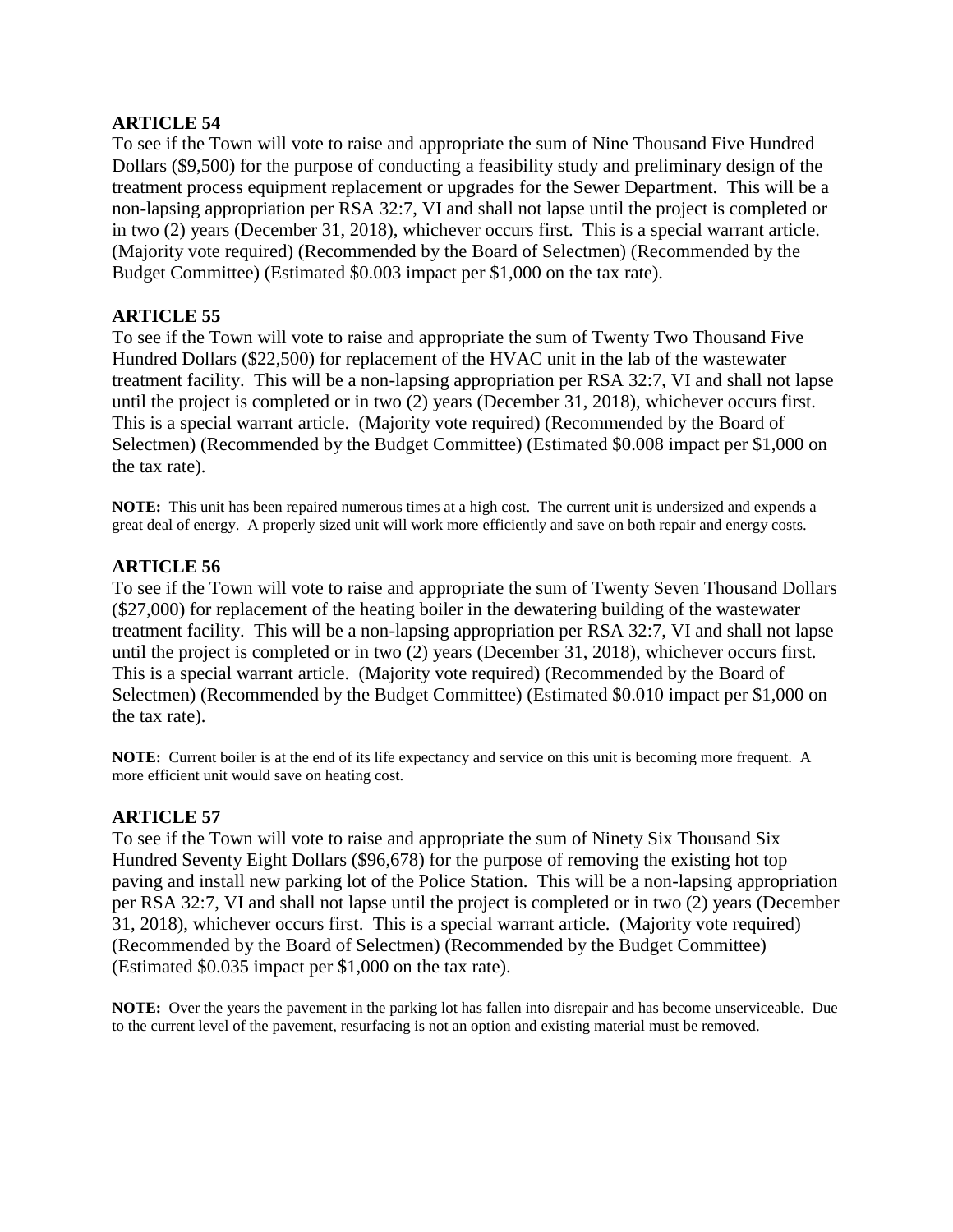To see if the Town will vote to raise and appropriate the sum of Fifteen Thousand Dollars (\$15,000) for the replacement of the boiler control panel of the heating system at the Community Center. This will be a non-lapsing appropriation per RSA 32:7, VI and shall not lapse until the project is completed or in two (2) years (December 31, 2018), whichever occurs first. This is a special warrant article. (Majority vote required) (Recommended by the Board of Selectmen) (Recommended by the Budget Committee) (Estimated \$0.005 impact per \$1,000 on the tax rate).

## **ARTICLE 59**

To see if the Town will vote to raise and appropriate the sum of Three Hundred Twenty Five Thousand Dollars (\$325,000) for the roof replacement at the Community Center. This will be a non-lapsing appropriation per RSA 32:7, VI and shall not lapse until the project is completed or in two (2) years (December 31, 2018), whichever occurs first, said appropriation to be funded by a transfer of up to Three Hundred Twenty Five Thousand Dollars (\$325,000) from the unassigned fund balance. (Majority vote required) (Recommended by the Board of Selectmen) (Recommended by the Budget Committee) (\$0 impact per \$1,000 on the tax rate).

**NOTE:** The current membrane roof is 13 years old. The fasteners have pushed through the current membrane and 30+ leaks were repaired in 2015.

#### **ARTICLE 60**

To see if the Town will vote to raise and appropriate the sum of Six Thousand Two Hundred Fifty Dollars (\$6,250) for the purpose of upgrading the exercise equipment at the Community Center. This will be a non-lapsing appropriation per RSA 32:7, VI and shall not lapse until the project is completed or in two (2) years (December 31, 2018), whichever occurs first. This is a special warrant article. (Majority vote required) (Recommended by the Board of Selectmen) (Recommended by the Budget Committee) (Estimated \$0.002 impact per \$1,000 on the tax rate).

# **ARTICLE 61**

To see if the Town will vote to raise and appropriate the sum of One Hundred Thousand Dollars (\$100,000) to replace the Seabrook Town Hall generator. Included in this appropriation are the funds necessary to build a new concrete pad for the generator and rework the gas supply from the generator to the gas meter. This will be a non-lapsing appropriation per RSA 32:7, VI and shall not lapse until the project is completed or in two (2) years (December 31, 2018), whichever occurs first. This is a special warrant article. (Majority vote required) (Recommended by the Board of Selectmen) (Recommended by the Budget Committee) (Estimate \$0.036 impact per \$1,000 on the tax rate).

**NOTE:** The current 20-year old generator is not powerful enough to run the elevator for ADA compliance or the HVAC system.

#### **ARTICLE 62**

To see if the Town will vote to create one (1) additional full-time laborer within the Public Works Department, and to raise and appropriate Fifty Three Thousand Eight Hundred Seventy Nine Dollars (\$53,879) to fund this position with Thirty Five Thousand Seven Hundred Forty Five Dollars (\$35,745) for salary and Eighteen Thousand One Hundred Thirty Four Dollars (\$18,134) for benefits. If approved the appropriation for this position will become part of the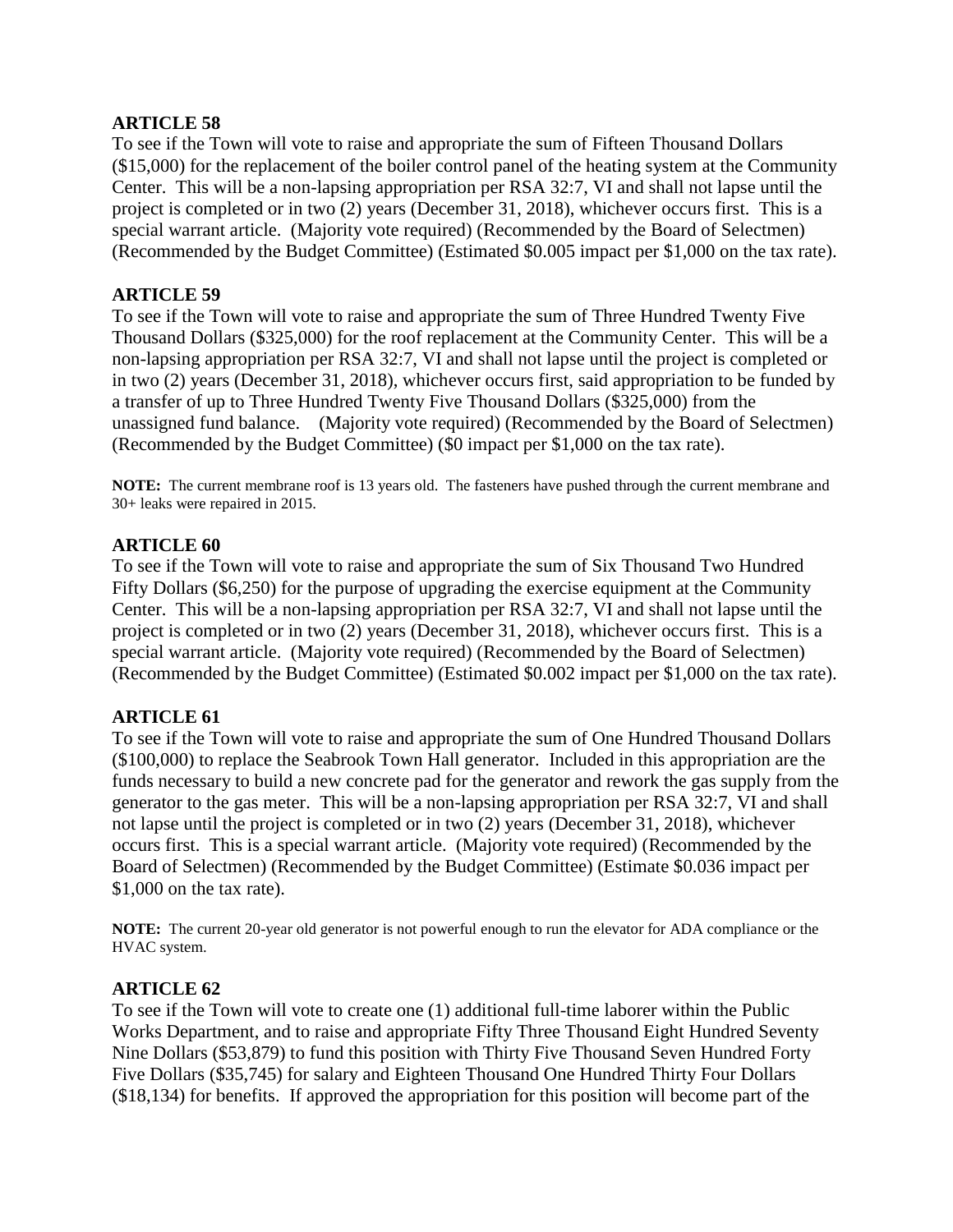annual operating budget in subsequent years. (Majority vote required) (Recommended by the Selectmen) (Recommended by the Budget Committee) (Estimated \$0.019 impact per \$1,000 on the tax rate).

**NOTE:** The hiring of this one (1) laborer in 2016 will only be for 9-months. In subsequent years it will be for 12 months for a cost of \$71,838.

# **ARTICLE 63**

To see if the Town will vote to authorize the Board of Library Trustees of the Seabrook Library to expend the sum of Eighty Two Thousand Dollars (\$82,000) to be used for the purpose of reshingling the roof of the library. This appropriation will be funded from invested funds, donations and other sources. This will be a non-lapsing appropriation per RSA 32:7, VI and shall not lapse until the project is completed or in two (2) years (December 31, 2018), whichever occurs first. This is a special warrant article. (Majority vote required) (Recommended by the Board of Selectmen) (Recommended by the Budget Committee) (\$0 impact per \$1,000 on the tax rate).

# **ARTICLE 64**

To see if the town will vote, pursuant to NH RSA 35:9-a-II, to authorize the Trustees of Trust Funds to pay for capital reserve fund investment management services, and any other expenses incurred, from capital reserve funds income. No vote by the town to rescind such authority shall occur within five (5) years of the original adoption of this article. This is a special warrant article. (Majority vote required).

# **ARTICLE 65**

To see if the Town will vote to raise and appropriate the sum of Fifteen Thousand Dollars  $(15,000)$  for the purpose of preparing for the  $250<sup>th</sup>$  Anniversary of the Town of Seabrook. This will be a non-lapsing appropriation per RSA 32:7, VI and shall not lapse until the project is completed or in two (2) years (December 31, 2018), whichever occurs first. This is a special warrant article. (Majority vote required) (Recommended by the Board of Selectmen) (Recommended by the Budget Committee) (Estimated \$0.005 impact per \$1,000 on the tax rate).

# **ARTICLE 66**

To see if the Town will vote to raise and appropriate the sum of One Hundred Fifteen Thousand Dollars (\$115,000) to complete the restoration work started on the Old South Meeting House. This will be a non-lapsing appropriation per RSA 32:7, VI and shall not lapse until the project is completed or in two (2) years (December 31, 2018), whichever occurs first. This is a special warrant article. (Majority vote required) (Recommended by the Board of Selectmen) (Recommended by the Budget Committee) (Estimated \$0.041 impact per \$1,000 on the tax rate).

# **ARTICLE 67**

To see if the Town will vote to raise and appropriate the sum of Twenty Five Thousand Dollars (\$25,000) as seed money for the rail trail project. No appropriation shall be made without recommendation of the Planning Board and approval from The Board of Selectman. This will be a non-lapsing appropriation per RSA 32:7, VI and shall not lapse until the project is completed or in two (2) years (December 31, 2018), whichever occurs first. This is a special warrant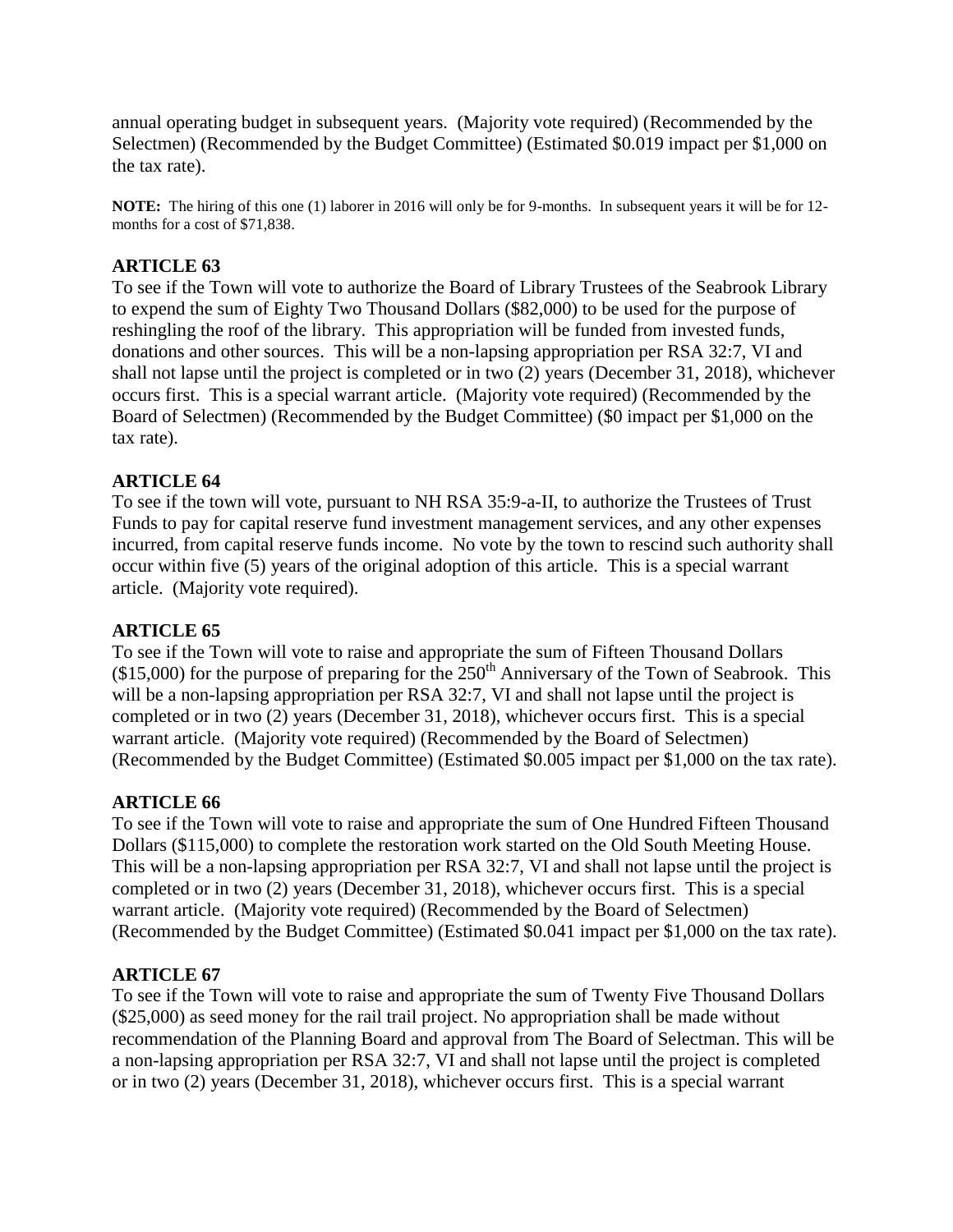article. (Majority vote required) (Recommended by the Board of Selectmen) (Not Recommended by the Budget Committee) (Estimated \$0.009 impact per \$1,000 on the tax rate).

**NOTE:** The Planning Board recommended this article.

# **ARTICLE 68**

To see if the Town will vote to raise and appropriate the sum of Ten Thousand Dollars (\$10,000) to fund a feasibility study on the expansion of space at the Recreation/Community Center that would be primarily used for senior citizens and senior activities. This will be a non-lapsing appropriation per RSA 32:7, VI and shall not lapse until the project is completed or in two (2) years (December 31, 2018), whichever occurs first. This is a special warrant article. (Majority vote required) (Recommended by the Board of Selectmen) (Recommended by the Budget Committee) (Estimated \$0.004 impact per \$1,000 on the tax rate).

# **ARTICLE 69 – CITIZENS PETITION**

Upon the petition of Lyndsey Hamblet and other legal voters of the town: "To see if the Town of Seabrook will vote to raise and appropriate the sum of \$65,000 to renovate the sparse playground at Veteran's Memorial Park on South Main St". The allotted amount will include removal of outdated elements, purchase of new playground equipment and site furnishings, safety surfacing as well as install labor costs associated with project. (Submitted by petition) (Majority vote required) (Recommended by the Board of Selectmen) (Recommended by the Budget Committee) (Estimated \$0.023 impact per \$1,000 on the tax rate).

# **ARTICLE 70 – CITIZENS PETITION**

Upon the petition of Forrest E. Carter Jr. and other legal voters of the town: "To see if the Town of Seabrook will vote to raise and appropriate the sum of \$60,000 to support and sustain the Seabrook Adventure Zone (SAZ) for the Middle School students in Seabrook, NH for the 2016- 2017 year, with Seacoast Youth Service as the Fiscal Agent. This Warrant Article shall only be effective if the 2016  $21<sup>st</sup>$  CCLC Grant is not awarded, otherwise it shall be null and void.

The allotted amount will support FREE afterschool programming offered to middle school students in Seabrook, NH, with over 140 registered Seabrook youth each year, that include Academic Supports, Substance Abuse Prevention, Fitness and Nutrition, and Experiential Learning, including a full afterschool lunch for our hungry youth each day of programming. (Submitted by petition) (Majority vote required) (Recommended by the Board of Selectmen) (Recommended by the Budget Committee) (Estimated \$0.022 impact per \$1,000 on the tax rate).